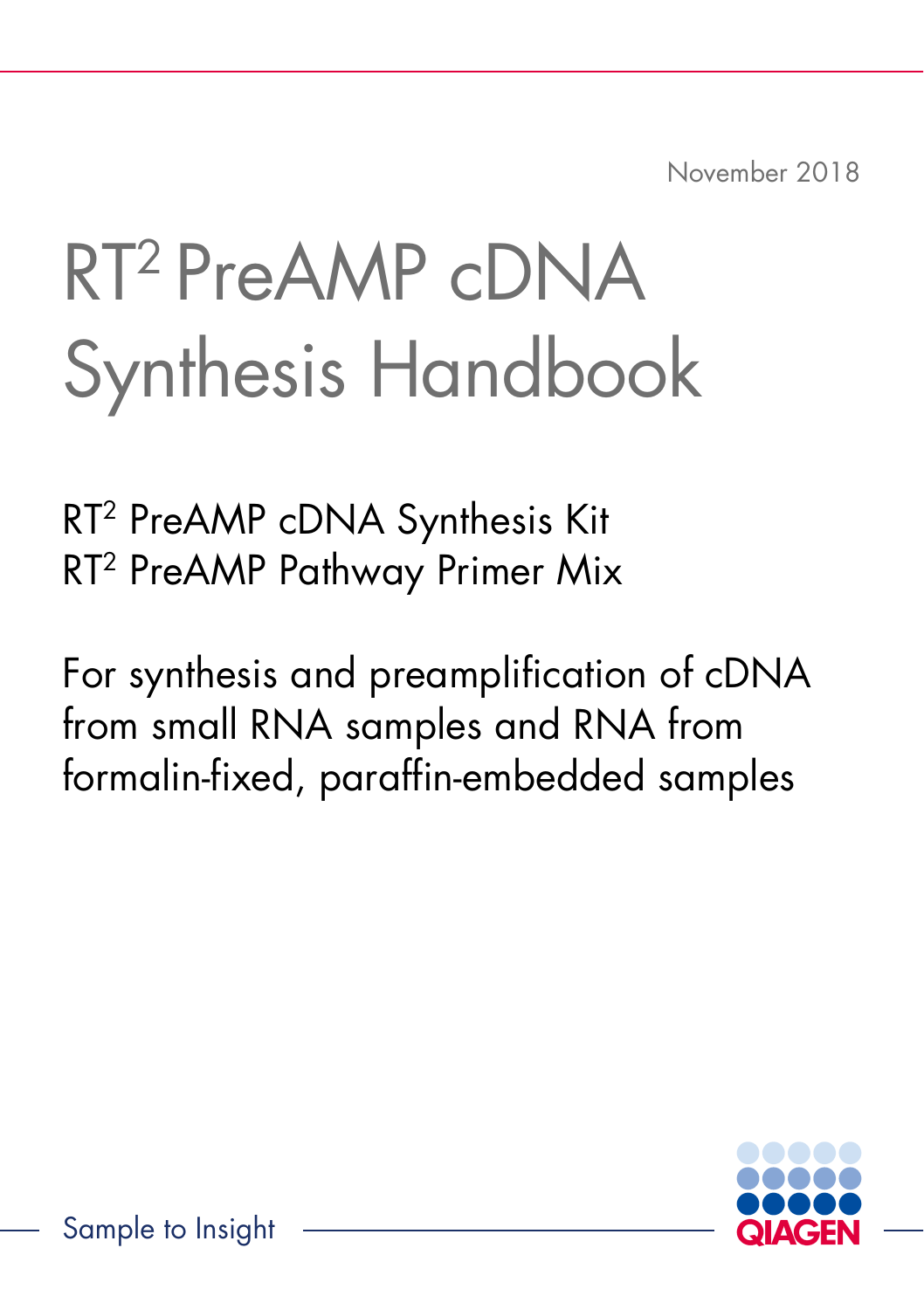# Contents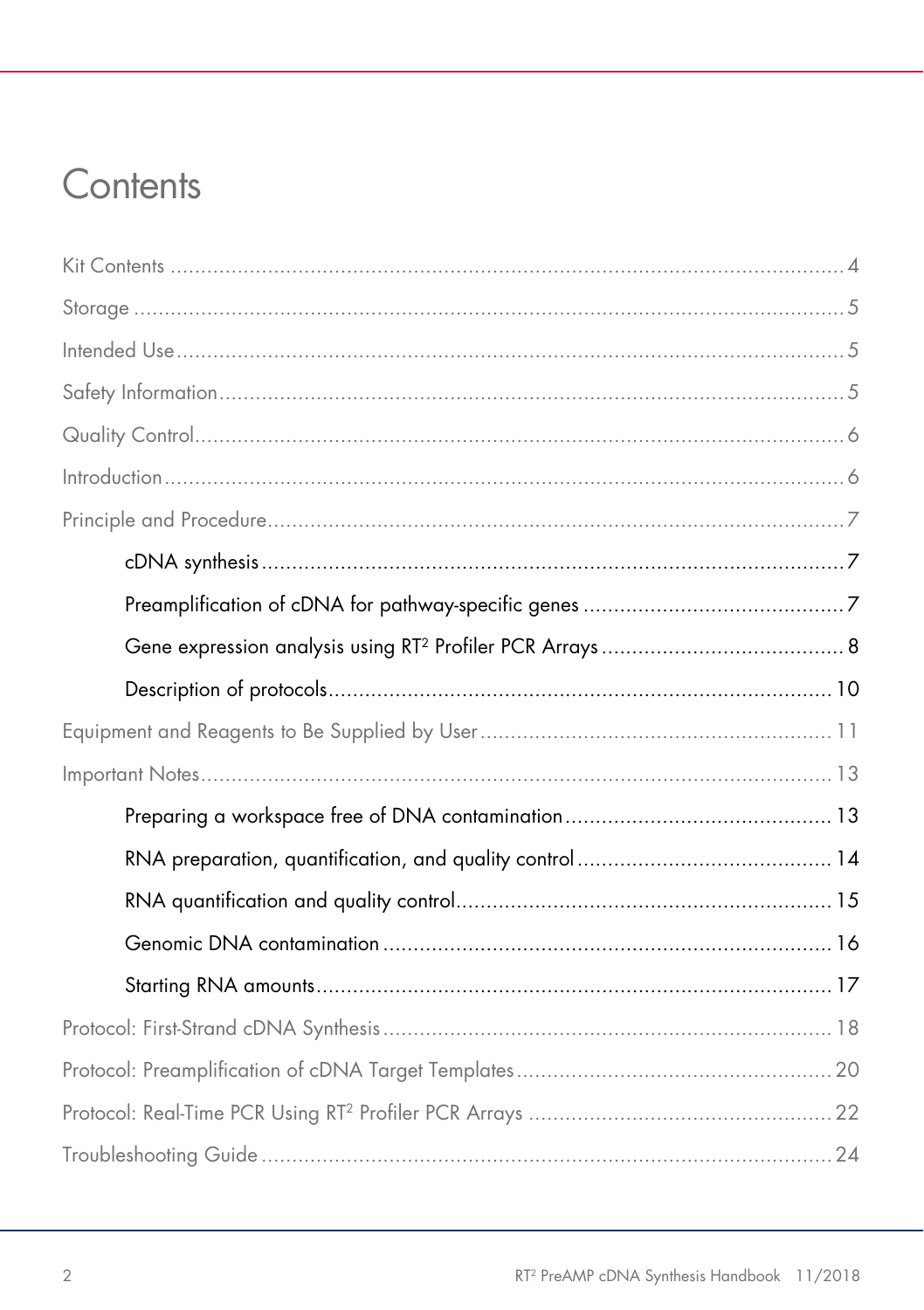| Appendix B: Preamplification Prior to Real-Time PCR Using RT <sup>2</sup> qPCR Primer Assays 27 |  |
|-------------------------------------------------------------------------------------------------|--|
| Appendix C: Bench Protocol for First-Strand cDNA Synthesis, Preamplification, and Real-Time     |  |
|                                                                                                 |  |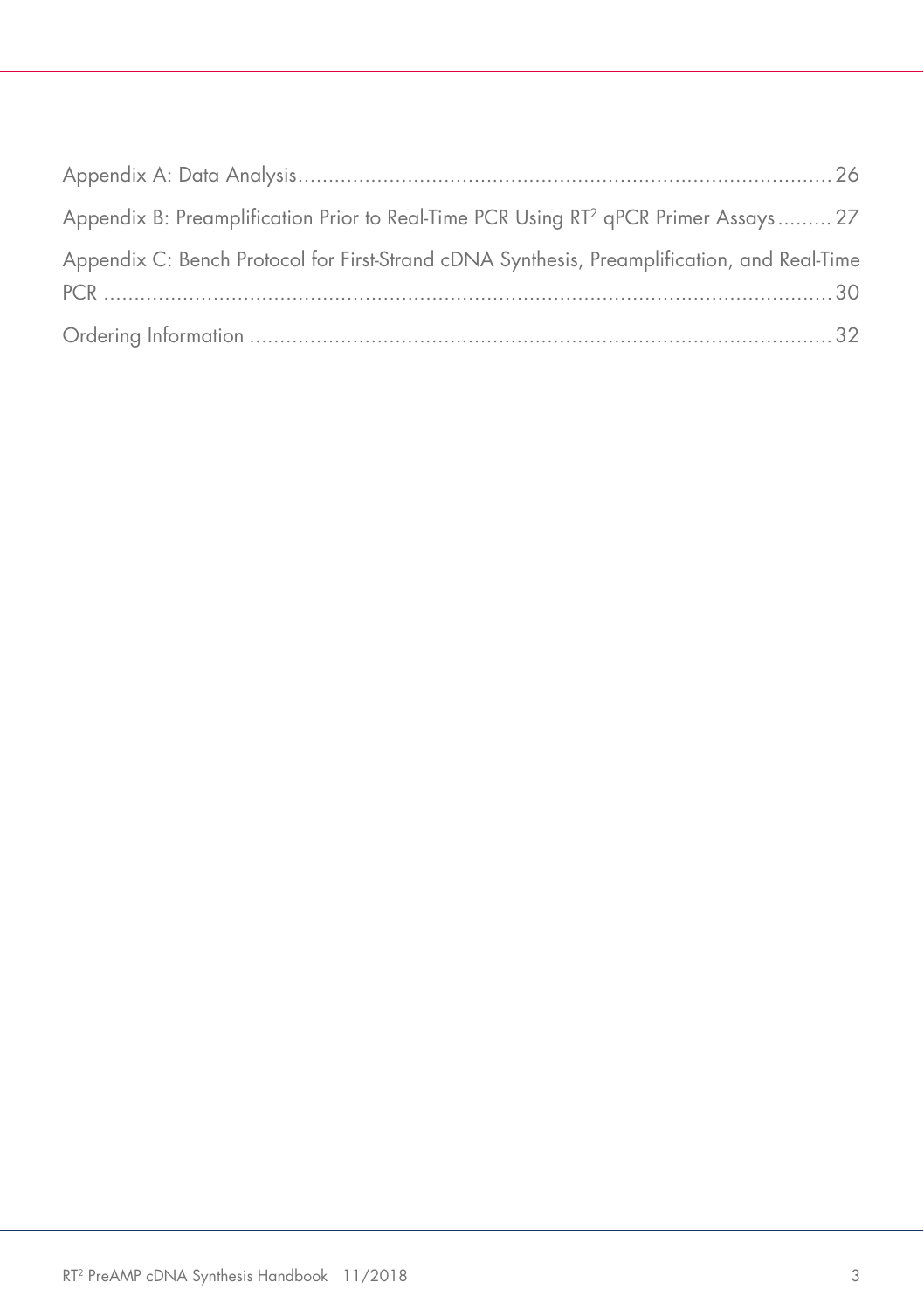# <span id="page-3-0"></span>Kit Contents

| RT <sup>2</sup> PreAMP cDNA Synthesis Kit<br>Catalog no.<br>Number of cDNA synthesis reactions | (12)<br>330451<br>12 |
|------------------------------------------------------------------------------------------------|----------------------|
| <b>Buffer GE</b>                                                                               | $24$ µ               |
| 5x Buffer BC3                                                                                  | $48$ pl              |
| cDNA Synthesis Enzyme Mix                                                                      | $12 \mu$             |
| <b>RNase Inhibitor</b>                                                                         | $12 \mu$             |
| Control P <sub>2</sub>                                                                         | $12 \mu$             |
| RNase-Free Water                                                                               | $1 \text{ ml}$       |
| RT <sup>2</sup> PreAMP PCR Mastermix                                                           | 600 µl               |
| Side Reaction Reducer                                                                          | 96 µl                |
| Handbook                                                                                       |                      |

| RT <sup>2</sup> PreAMP Pathway Primer Mix<br>Catalog no.<br>Number of preamplification reactions | (12)<br><b>Varies</b><br>12 |  |
|--------------------------------------------------------------------------------------------------|-----------------------------|--|
| RT <sup>2</sup> PreAMP Pathway Primer Mix                                                        | 90 ul                       |  |

\* Each RT<sup>2</sup> PreAMP Pathway Primer Mix can be used only with the corresponding gene- or pathway-specific RT<sup>2</sup> Profiler PCR Array. Verify that the lot number of the RT<sup>2</sup> PreAMP Pathway Primer Mix is compatible with that of the RT<sup>2</sup> Profiler PCR Array to be used.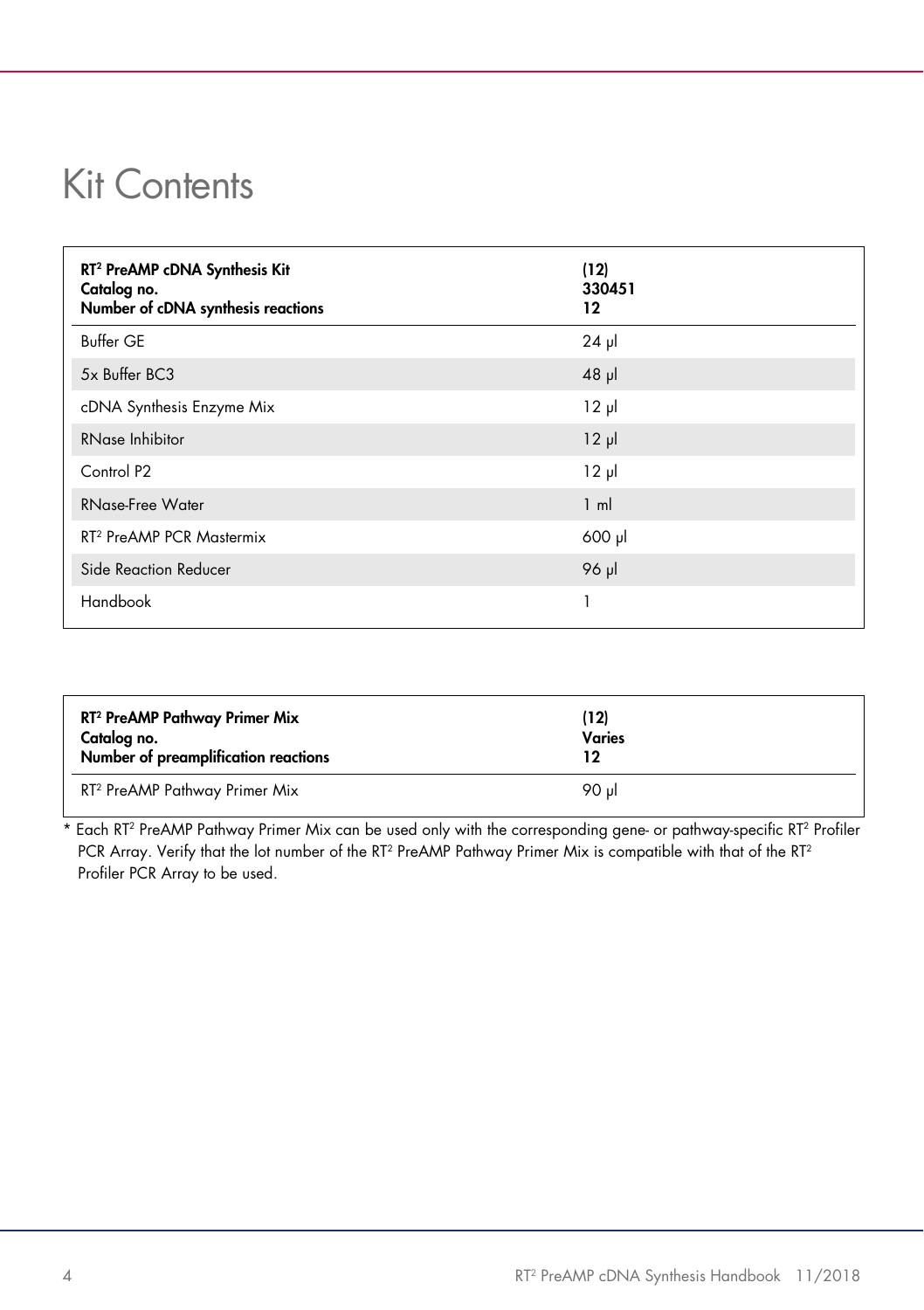# <span id="page-4-0"></span>**Storage**

The RT2 PreAMP cDNA Synthesis Kit is shipped on dry ice or blue ice packs and must be stored at –20°C upon receipt. To ensure that RT2 PreAMP PCR Mastermix does not become contaminated and to avoid repeated freezing and thawing, divide into appropriate aliquots. Store away from any sources of template DNA. RT2 PreAMP Pathway Primer Mix is shipped frozen or at ambient temperature. Store at –20°C immediately upon receipt. If entire volume will not be used at the same time, divide into aliquots and store at –20°C. Avoid repeated freezing and thawing.

Under these conditions, these components can be kept for at least 6 months from the date of receipt without any reduction in performance.

# <span id="page-4-1"></span>Intended Use

The RT2 PreAMP cDNA Synthesis Kit and RT2 PreAMP Pathway Primer Mix are intended for molecular biology applications. These products are not intended for the diagnosis, prevention or treatment of a disease.

All due care and attention should be exercised in the handling of the products. We recommend all users of QIAGEN products to adhere to the NIH guidelines that have been developed for recombinant DNA experiments, or to other applicable guidelines.

# <span id="page-4-2"></span>Safety Information

When working with chemicals, always wear a suitable lab coat, disposable gloves and protective goggles. For more information, please consult the appropriate safety data sheets (SDSs). These are available online in convenient and compact PDF format at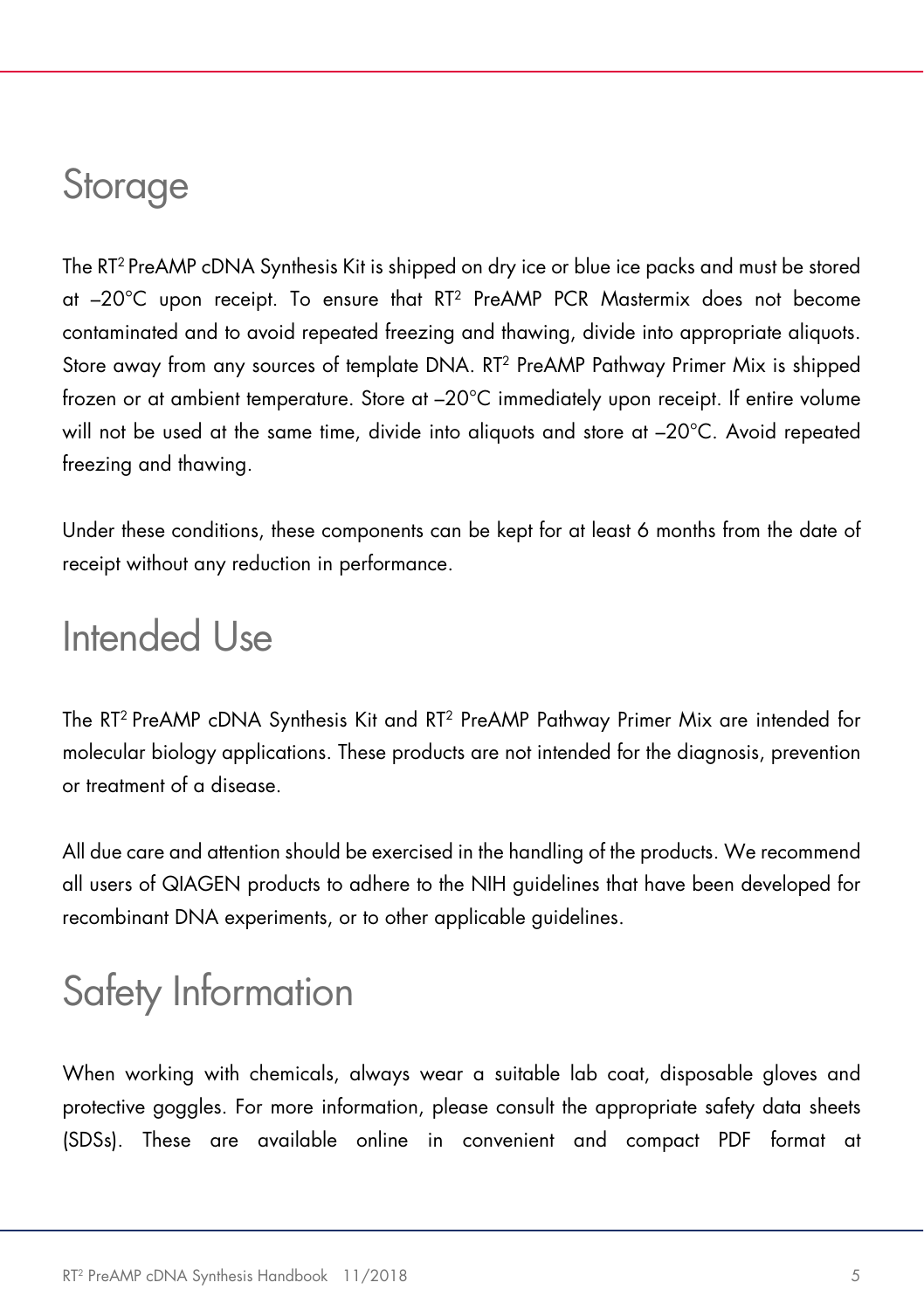[www.qiagen.com/us/support/qa-qc-safety-data/safety-data-sheets/](http://www.qiagen.com/us/support/qa-qc-safety-data/safety-data-sheets/) where you can find, view and print the SDS for each QIAGEN kit and kit component.

# <span id="page-5-0"></span>Quality Control

In accordance with QIAGEN's ISO-certified Quality Management System, each lot of RT<sup>2</sup> PreAMP cDNA Synthesis Kit and RT2 PreAMP Pathway Primer Mix is tested against predetermined specifications to ensure consistent product quality.

# <span id="page-5-1"></span>Introduction

Recent advances in tissue preparation and RNA purification procedures allow researchers to work with very small amounts of RNA such as those from small cell populations, laser capture microdissection samples, fluorescence-activated cell sorting (FACS®) samples, or fine needle aspiration biopsies. However, the low RNA yields obtained from these small samples are often insufficient for reliable gene expression analysis, even using sensitive techniques such as real-time RT-PCR.

Around the world, archives of formalin-fixed, paraffin-embedded (FFPE) tissue sections with known clinical annotations represent a valuable and extensive source of material for biomedical research. However, analysis of RNA from those samples presents many challenges. RNA in FFPE samples is likely to be fragmented and chemically modified by formaldehyde with extensive crosslinking between protein, DNA and RNA. Some of this RNA damage is irreversible and greatly reduces the amount of template available for downstream real-time RT-PCR analysis, thus affecting performance and sensitivity.

The RT2 PreAMP cDNA Synthesis Kit and RT2 PreAMP Pathway Primer Mixes are a breakthrough technology enabling expression analysis of hundreds of pathway- or disease-focused genes using as little as 1 ng total RNA from fresh/frozen samples or 100 ng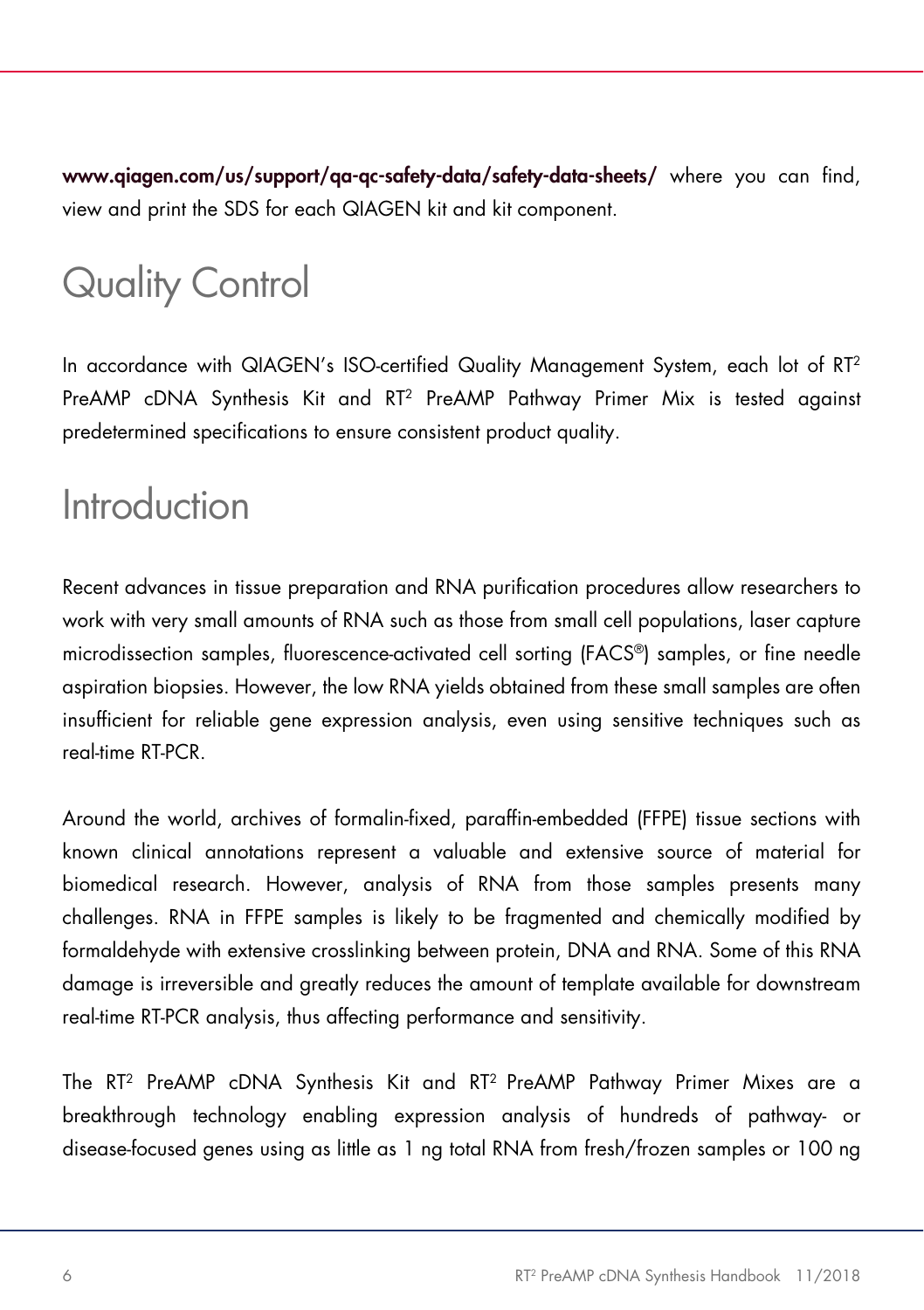total RNA from FFPE samples. RT2 PreAMP technology uses multiplex, PCR-based preamplification to provide amplification of gene-specific cDNA target templates with minimal bias. The RT2 PreAMP cDNA Synthesis Kit and RT2 PreAMP Pathway Primer Mixes enable synthesis and preamplification of cDNA from total RNA samples, prior to gene expression analysis using RT2 Profiler PCR Arrays. Each RNA sample can be used to prepare enough cDNA for gene expression analysis of up to 4 different pathways.

# <span id="page-6-0"></span>Principle and Procedure

The RT2 PreAMP cDNA Synthesis Kit and RT2 PreAMP Pathway Primer Mixes provide a convenient and quick workflow, accessible for routine use in every research laboratory. The procedure consists of 2 steps: cDNA synthesis and preamplification.

### <span id="page-6-1"></span>cDNA synthesis

The RT2 PreAMP cDNA Synthesis Kit provides sufficient reagents for synthesis of cDNA from 12 RNA samples. The kit includes a built-in external RNA control template that is detected by the reverse transcription control (RTC) in RT2 Profiler PCR Arrays. This control allows detection of any inhibitors of reverse transcription that could compromise the efficiency of cDNA synthesis reactions.

# <span id="page-6-2"></span>Preamplification of cDNA for pathway-specific genes

Each RT2 PreAMP Pathway Primer Mix is specific for one RT2 Profiler PCR Array. During the amplification step, the RT2 PreAMP Pathway Primer Mix enables amplification of cDNA specific for the genes targeted by the RT<sup>2</sup> Profiler PCR Array. A cDNA synthesis reaction from 1-100 ng total RNA from fresh/frozen samples or 100 ng–1 µg total RNA from FFPE samples provides sufficient cDNA for amplification by 4 different RT2 PreAMP Pathway Primer Mixes, allowing gene expression analysis of up to 4 different pathways. Following preamplification, the Side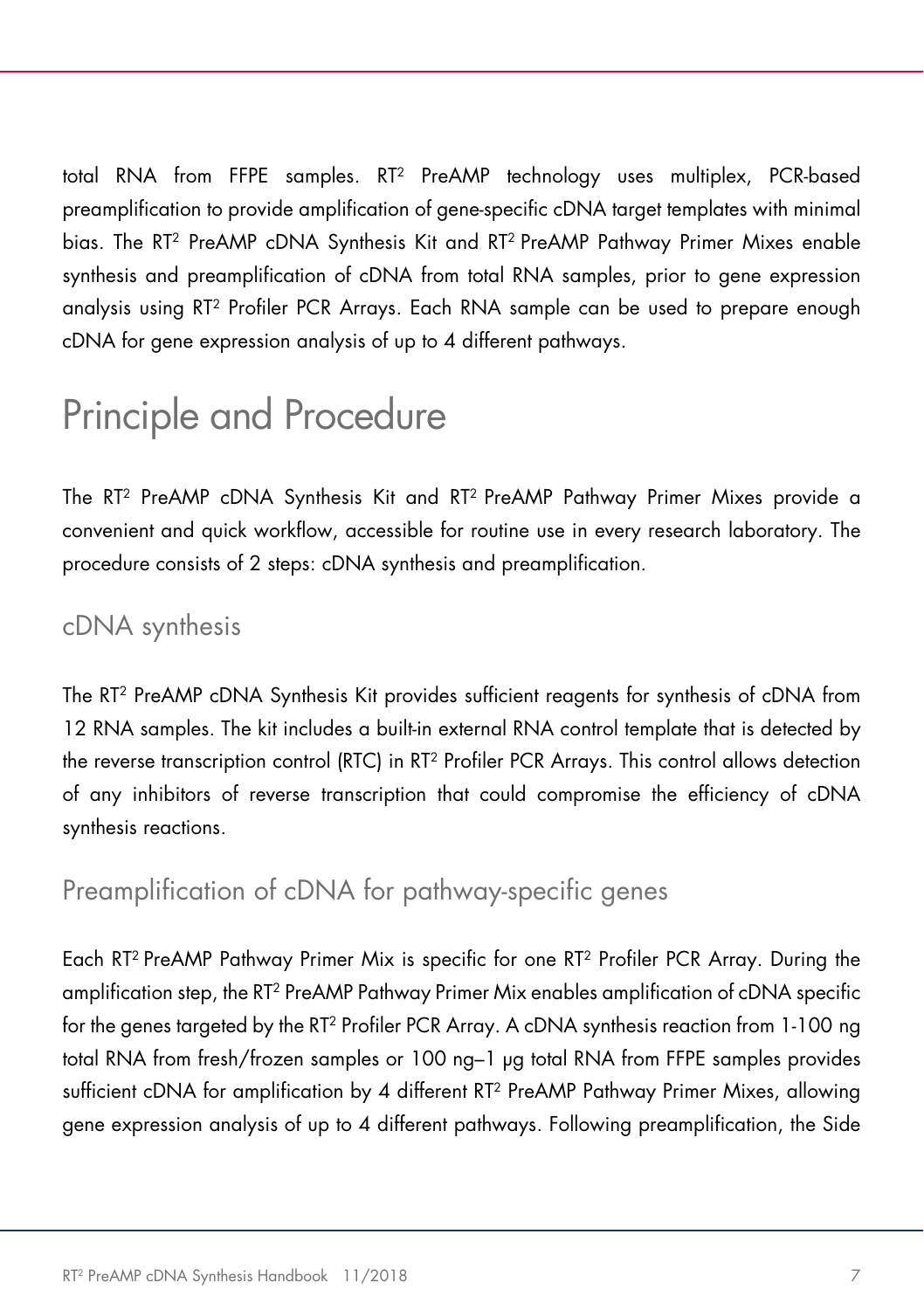Reaction Reducer eliminates residual primers. Preamplified cDNA is then ready for PCR array analysis using the appropriate RT2 Profiler PCR Array.

# <span id="page-7-0"></span>Gene expression analysis using RT2 Profiler PCR Arrays

For PCR array analysis, preamplified cDNA is mixed with RT<sup>2</sup> SYBR® Green Mastermix. Various RT2 SYBR Green Mastermixes are available for use with different real-time cyclers. The mixture is aliquoted into the wells of an RT2 Profiler PCR Array, which contain predispensed gene-specific primer pairs. PCR is performed, and relative expression is determined using the ∆∆CT method.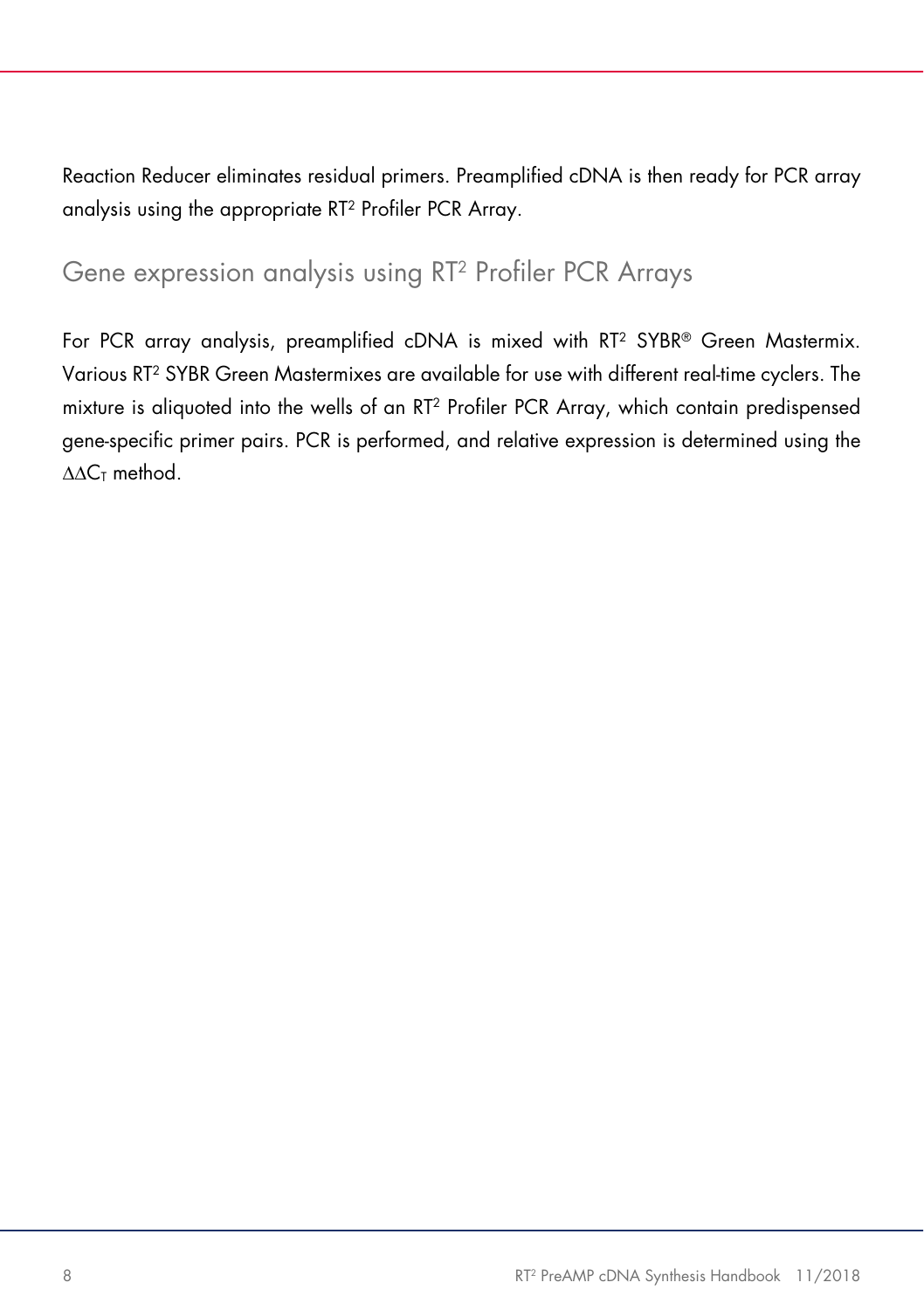### RT2 PreAMP cDNA Synthesis Procedure

Purified RNA

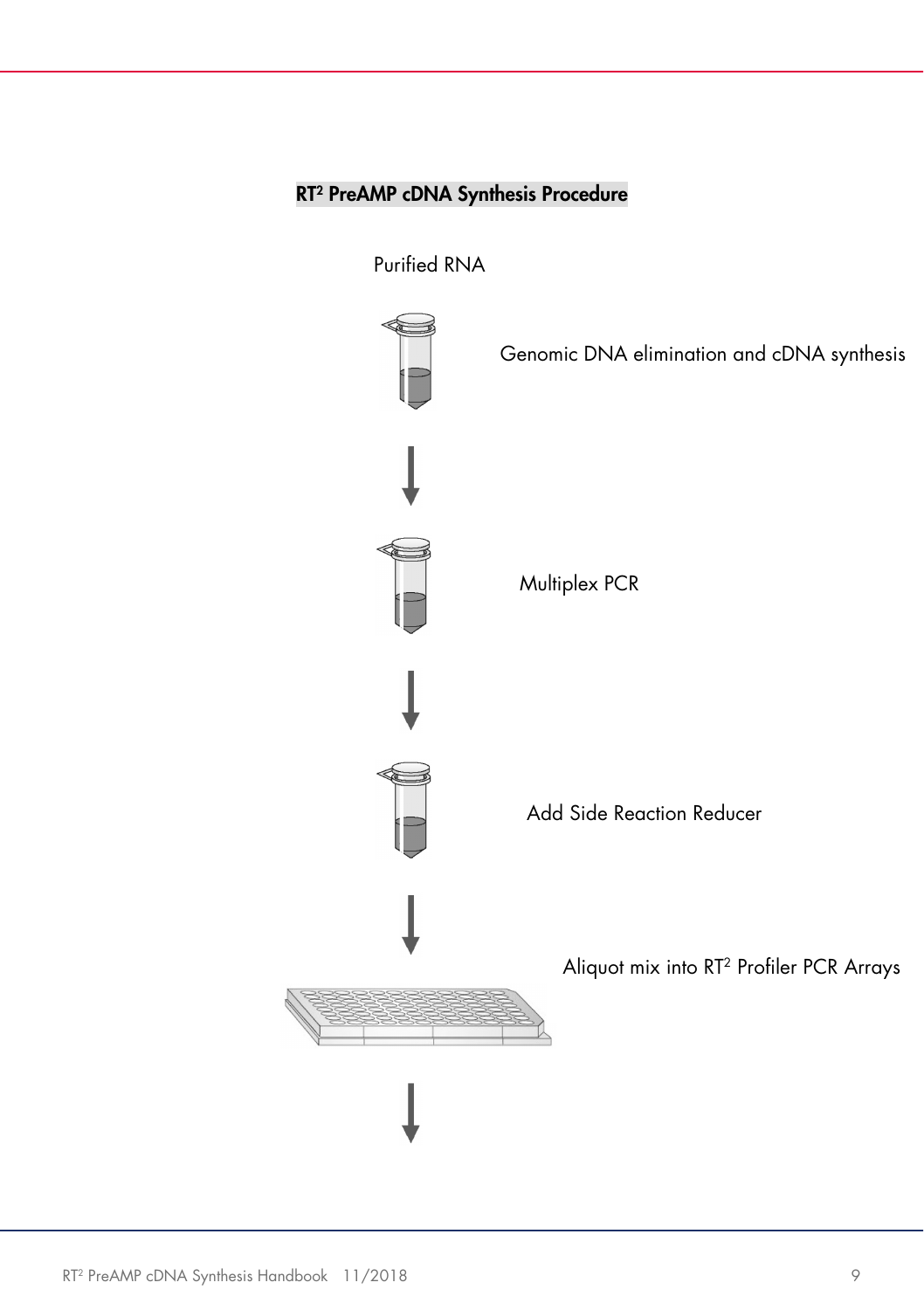### Cycle in real-time cycler

Analyze results

# <span id="page-9-0"></span>Description of protocols

This handbook contains 3 protocols. The first protocol describes first-strand cDNA synthesis from your RNA samples ([page](#page-17-1) 18). After completion of this protocol, cDNA samples are preamplified in the second protocol [\(page 20\).](#page-19-1) After preamplification, samples are ready to be used for analysis with an RT<sup>2</sup> Profiler PCR Array. For RT<sup>2</sup> Profiler PCR Array analysis, follow the instructions in the third protocol ([page 22\)](#page-21-1) and in the *RT<sup>2</sup> Profiler PCR Array Handbook*.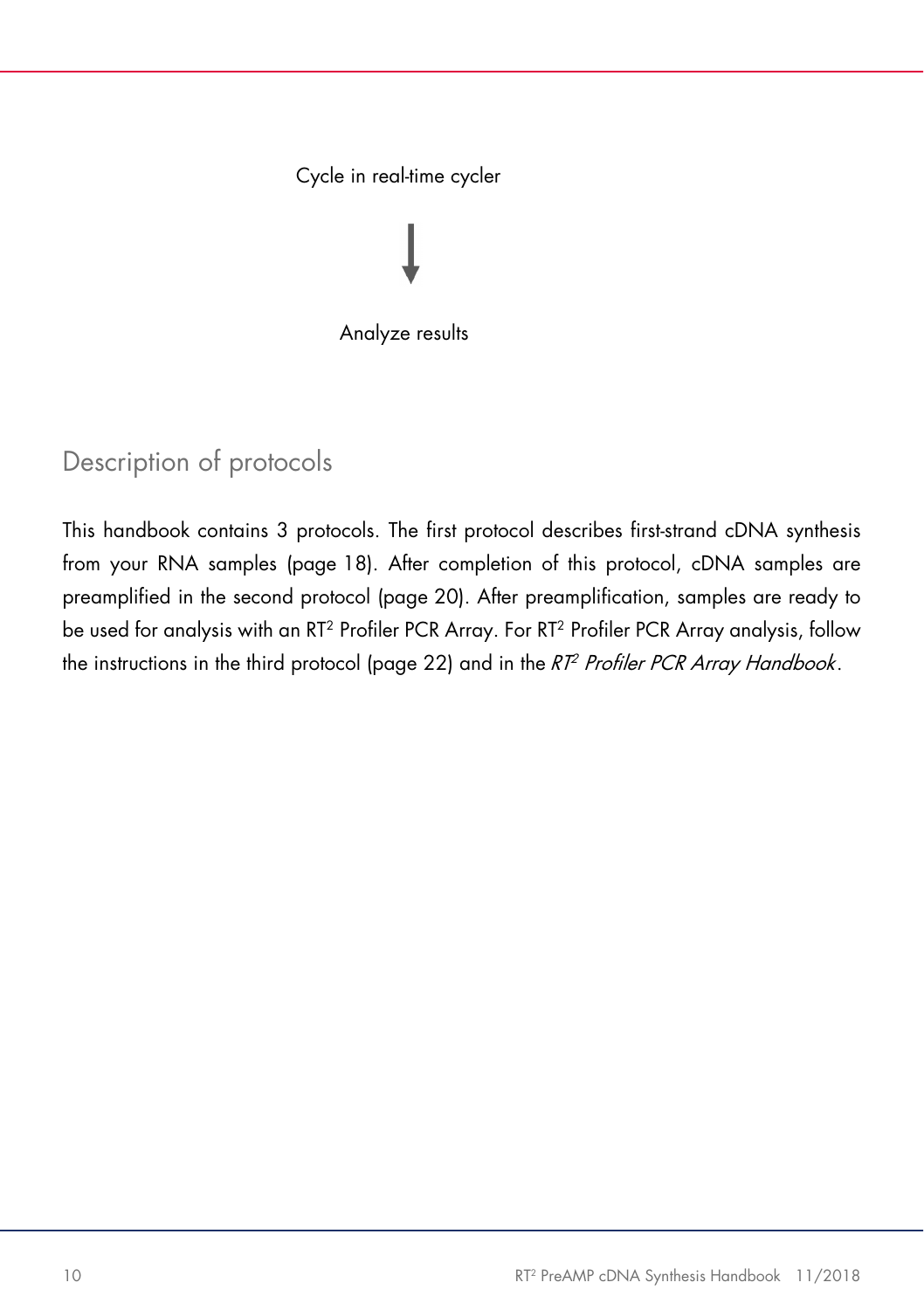# <span id="page-10-0"></span>Equipment and Reagents to Be Supplied by User

When working with chemicals, always wear a suitable lab coat, disposable gloves and protective goggles. For more information, consult the appropriate safety data sheets (SDSs), available from the product supplier.

In addition to the RT<sup>2</sup> PreAMP cDNA Synthesis Kit and RT<sup>2</sup> PreAMP Pathway Primer Mix, the following are required:

Purified RNA samples (for recommended purification methods, see [page 14\)](#page-13-1)

### ● RT<sup>2</sup> Profiler PCR Array

RT<sup>2</sup> Profiler PCR Arrays are available in different formats, to suit different real-time cyclers. For full details, see the RT<sup>2</sup> Profiler PCR Array Handbook.

Each RT2 PreAMP Pathway Primer Mix is specific for a particular pathway or disease RT2 Profiler PCR Array. Check the label to verify that the correct pathway-specific RT2 PreAMP Pathway Primer Mix is used for the RT2 Profiler PCR Array. Verify that the lot number of the RT2 PreAMP Pathway Primer Mix is compatible with that of the RT2 Profiler PCR Array to be used. We strongly recommend that RT<sup>2</sup> PreAMP Pathway Primer Mix and the RT<sup>2</sup> Profiler PCR Array are purchased together whenever possible. If the RT<sup>2</sup> PreAMP Pathway Primer Mix and the RT2 Profiler PCR Array have been purchased at different times, check with QIAGEN Technical Services to ensure their compatibility.

- RT<sup>2</sup> SYBR Green Mastermix suitable for use with your real-time cycler. RT<sup>2</sup> SYBR Green Mastermixes available include the following:
	- RT2 SYBR Green qPCR Mastermix: suitable for use with real-time cyclers that do not require a reference dye, including Bio-Rad® models CFX96™ and CFX384™, Bio-Rad/MJ Research models Chromo4™ and DNA Engine Opticon® 2, and Roche® LightCycler® 480 (96-well and 384-well)
	- $\circ$  RT<sup>2</sup> SYBR Green Fluor aPCR Mastermix: suitable for use with the following real-time cyclers: Bio-Rad models iCycler®, iQ™5, MyiQ™, MyiQ2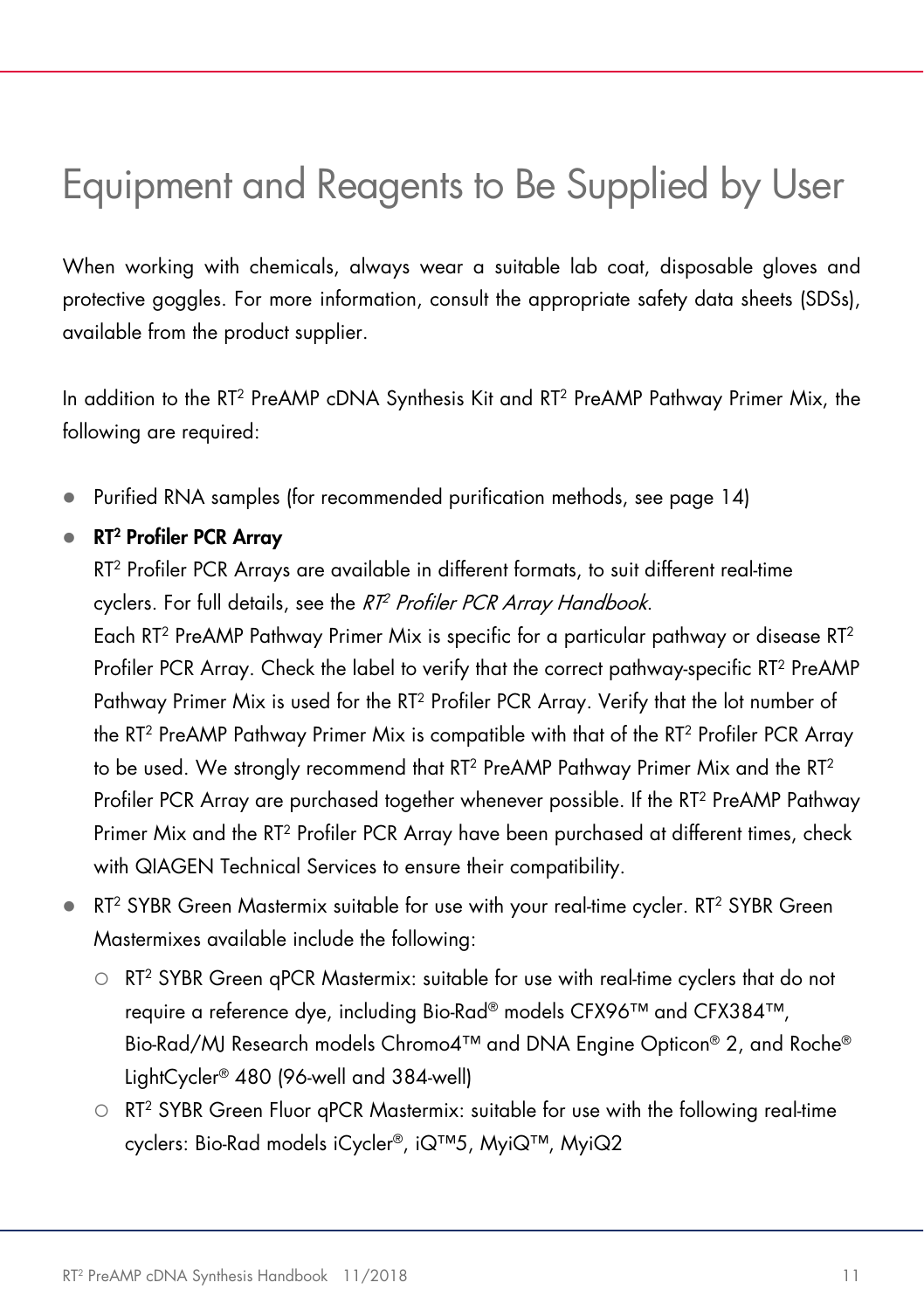- RT2 SYBR Green ROX™ qPCR Mastermix: suitable for use with the following real-time cyclers: Applied Biosystems® models 5700, 7000, 7300, 7500 (Standard and Fast), 7700, 7900HT (Standard and Fast 96-well block, 384-well block), StepOnePlus™, ViiA™ 7 (Standard and Fast 96-well block, 384-well block); Eppendorf® Mastercycler® ep realplex models 2, 2S, 4, 4S; Stratagene® models Mx3000P®, Mx3005P®, Mx4000®; Takara TP-800
- $\circ$  RT<sup>2</sup> SYBR Green ROX FAST Mastermix: suitable for use with the Rotor-Gene® Q and other Rotor-Gene cyclers
- Real-time PCR cycler with 0.2 ml tube heat block, heated lid, and 10–100 µl reaction capacity
- 0.2 ml tubes or 8-tube strip PCR tubes with caps
- Multichannel pipettor
- Nuclease-free pipet tips and tubes
- Optional: XpressRef Universal Total RNA to control PCR conditions is available for human (cat. no. 338112), mouse (cat. no. 338114) and rat (cat. no. 338116)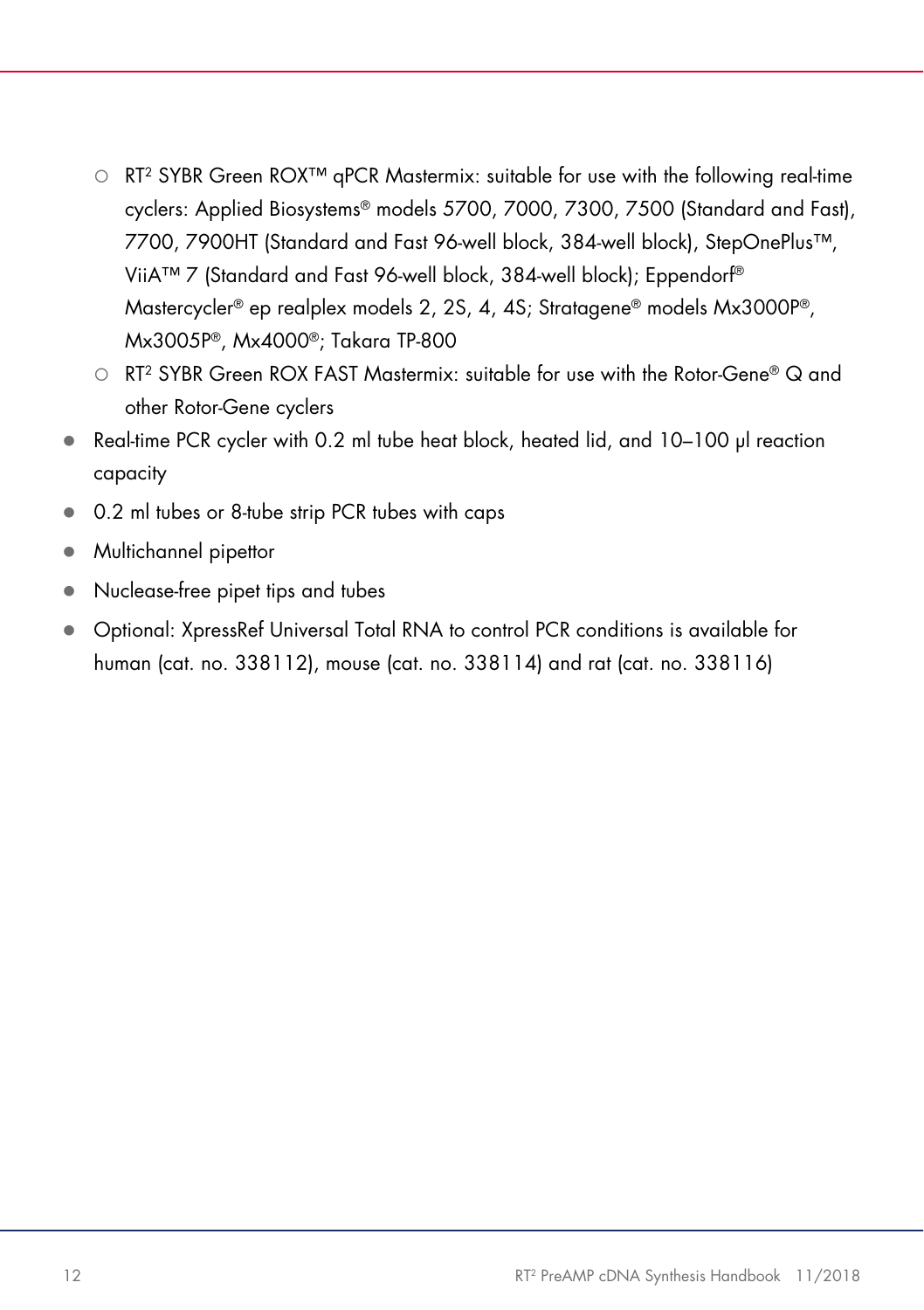# <span id="page-12-2"></span><span id="page-12-0"></span>Important Notes

# <span id="page-12-1"></span>Preparing a workspace free of DNA contamination

For accurate and reproducible PCR array results, it is important to avoid contamination of the assay with foreign DNA. Any DNA contamination will artificially inflate the SYBR Green signal during real-time RT-PCR, yielding skewed gene expression profiles and false-positive signals. The most common sources of DNA contamination are the products of previous experiments spread into the air of the working environment. To set up and maintain a working environment free of DNA contamination, follow the guidelines below.

- Wear gloves throughout the procedure. Use only fresh PCR-grade reagents (water) and labware (tips and tubes).
- Physically separate the workspaces used for PCR setup and post-PCR processing or non-PCR operations. Decontaminate the PCR workspace and labware (pipettor barrels, tube racks, etc.) before each use with UV light (to render any contaminating DNA ineffective in PCR through the formation of thymidine dimers) or with 10% bleach (to chemically inactivate and degrade any DNA).
- Close all tubes containing PCR products once you are finished adding or removing volumes. Before discarding any labware (tips or tubes) containing PCR products or other DNA, treat with 10% bleach.
- Do not remove the RT<sup>2</sup> Profiler PCR Array from its protective sealed bag until immediately before use. Do not leave labware (tubes and tip boxes) exposed to the air for long periods of time.
- Do not open any previously run and stored RT2 Profiler PCR Array. Removing the thin-wall 8-cap strips or the adhesive film from PCR arrays releases PCR product DNA into the air where it may affect the results of future real-time PCR experiments.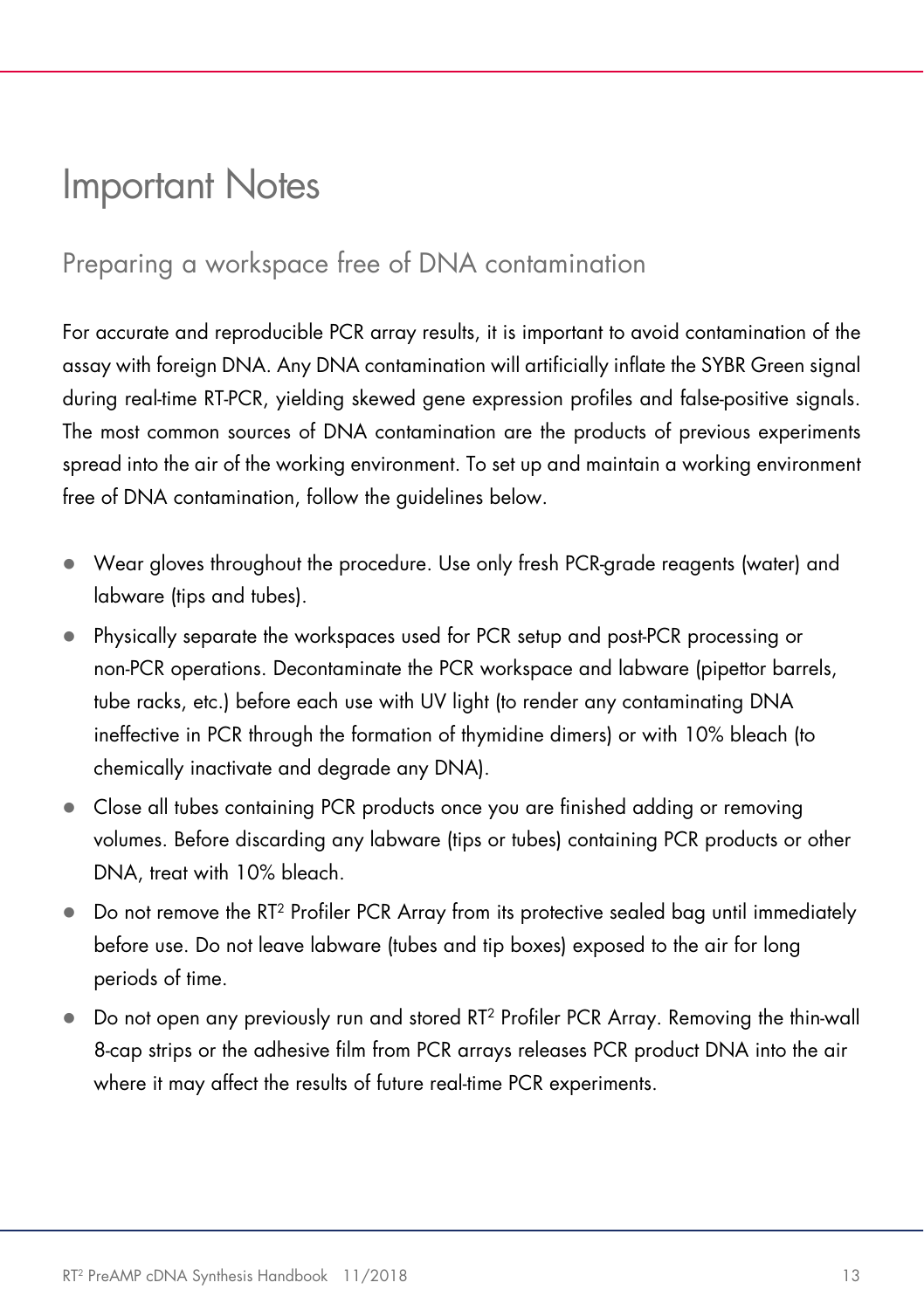# <span id="page-13-1"></span><span id="page-13-0"></span>RNA preparation, quantification, and quality control

The most important prerequisite for any gene expression analysis experiment is purification of consistently high-quality RNA from every experimental sample. Residual traces of proteins, salts, or other contaminants may degrade the RNA or decrease the efficiency of enzyme activities necessary for optimal reverse transcription and real-time PCR performance.

### Laser capture microdissected (LCM) samples

We recommend capturing LCM samples on Arcturus® CapSure® Caps and purifying RNA using the Arcturus PicoPure® RNA Isolation Kit following the manufacturer's instructions. Special care should be taken during sample preparation and microdissection to minimize RNA degradation. For example, LCM sessions longer than 30 minutes per slide may lead to precipitous loss in recovery of intact RNA. Keep the staining and dissection procedure as short as possible.

### Fine needle aspiration biopsies (FNAB) and other small biological samples

We recommend use of the RNeasy® Micro Kit (cat. no. 74004) for most small samples with a small number of cells such as fine needle aspiration biopsies, manual dissection samples, or FACS samples. In addition, the Arcturus PicoPure RNA Isolation Kit can also be used for non-LCM samples such as cell samples in suspension. Irrespective of the kit used, it is important to perform DNase treatment during the procedure.

### FFPE samples

We recommend use of the RNeasy FFPE Kit (cat. no. 73504) for RNA purification from FFPE samples.

### Total RNA isolated using a phenol-based method

Total RNA from any biological source material prepared using a phenol-based method (e.g., QIAzol® Lysis Reagent, TRIzol® Reagent, RNAzol® Reagent) should be further purified using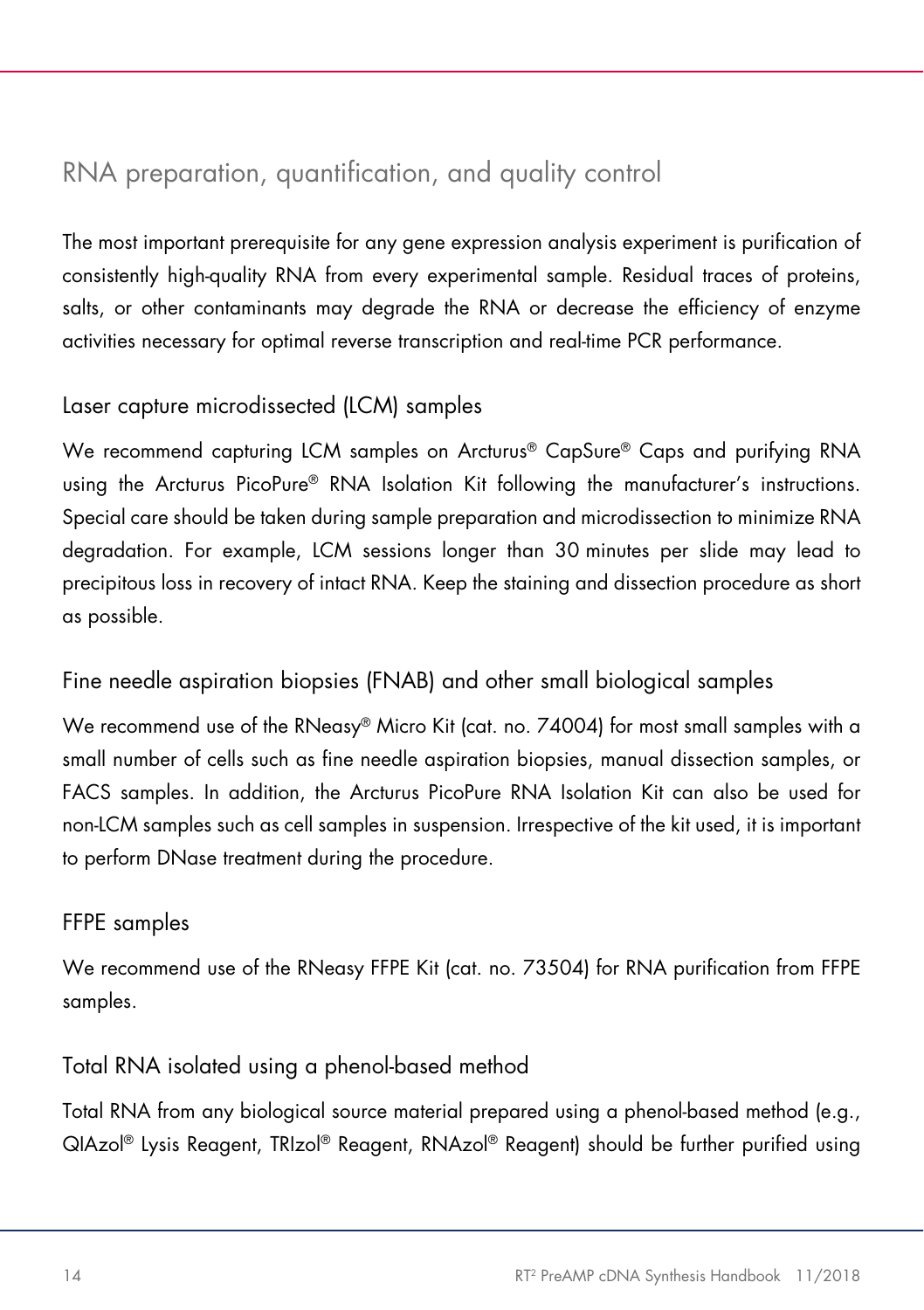the RNeasy Mini Kit (cat. no. 74104). It is important to perform the on-column DNase digestion step described in the RNeasy Mini Handbook.

# <span id="page-14-0"></span>RNA quantification and quality control

For optimal performance of RT2 PreAMP procedures and best results from the RT2 Profiler PCR Array, all RNA samples should be resuspended in RNase-free water. Do not use DEPC-treated water for resuspension.

### Concentration and purity determined by UV spectrophotometry

The concentration and purity of RNA should be determined by measuring the absorbance in a spectrophotometer. Prepare dilutions and measure absorbance in 10 mM Tris·Cl,[\\*](#page-14-1)pH 8.0. The spectral properties of nucleic acids are highly dependent on pH. An absorbance reading of 1.0 at 260 nm in a 1 cm detection path corresponds to an RNA concentration of 40 µg/ml.

- $\bullet$   $A_{260}$ : $A_{230}$  ratio should be greater than 1.7
- A260:A<sup>280</sup> ratio should be 1.8 to 2.0
- Concentration determined by  $A_{260}$  should be >40 µg/ml

### Integrity of RNA from fresh/frozen samples

If RNA samples are at least 2 ng, quality control can be performed by analyzing 200 pg of each sample on an Agilent® Bioanalyzer using an RNA 6000 Pico LabChip®. Verify that there is a sharp distinction at the small side of both the 18S and 28S ribosomal RNA (rRNA) peaks. Any smearing or shoulder on the rRNA peaks indicates that degradation has occurred in the RNA sample.

<span id="page-14-1"></span><sup>\*</sup> When working with chemicals, always wear a suitable lab coat, disposable gloves and protective goggles. For more information, please consult the appropriate material safety data sheets (MSDSs), available from the product supplier.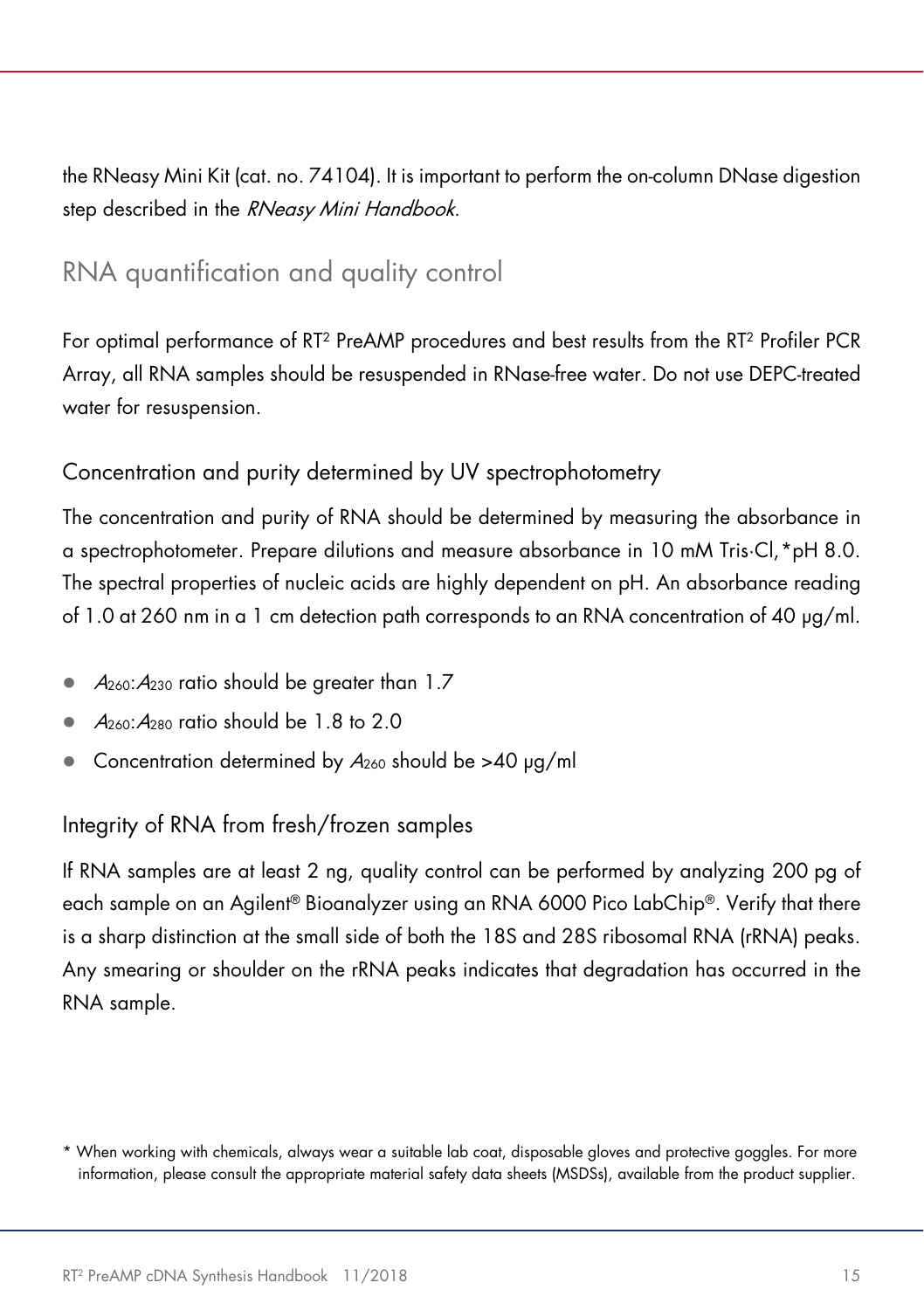Due to the extremely low yield of RNA from small samples, it is often impossible to confirm the quality of total RNA using any analytical means. Therefore, it is essential to choose a suitable RNA purification method for the biological sample as described above and follow the manufacturer's protocol carefully.



Figure 1. Ribosomal RNA band integrity is important for optimal PCR array results. An Agilent Bioanalyzer electropherogram of a high-quality total RNA preparation shows sharp peaks without shoulders (especially to the left of each peak) for the 18S (left) and 28S (right) ribosomal RNA.

### Integrity of RNA from FFPE samples

RNA from FFPE tissue samples is expected to show some degree of degradation. Run an aliquot of each RNA sample on a denaturing agarose gel, or alternatively, characterize the samples using an RNA 6000 Nano Chip on an Agilent Bioanalyzer. Assess the extent of RNA degradation. The usual length of FFPE RNA fragments is expected to be 100–1000 bases.

## <span id="page-15-0"></span>Genomic DNA contamination

Eliminating genomic DNA contamination is essential for obtaining optimal real-time gene expression profiling results using RT2 Profiler PCR Arrays. The genomic DNA control in each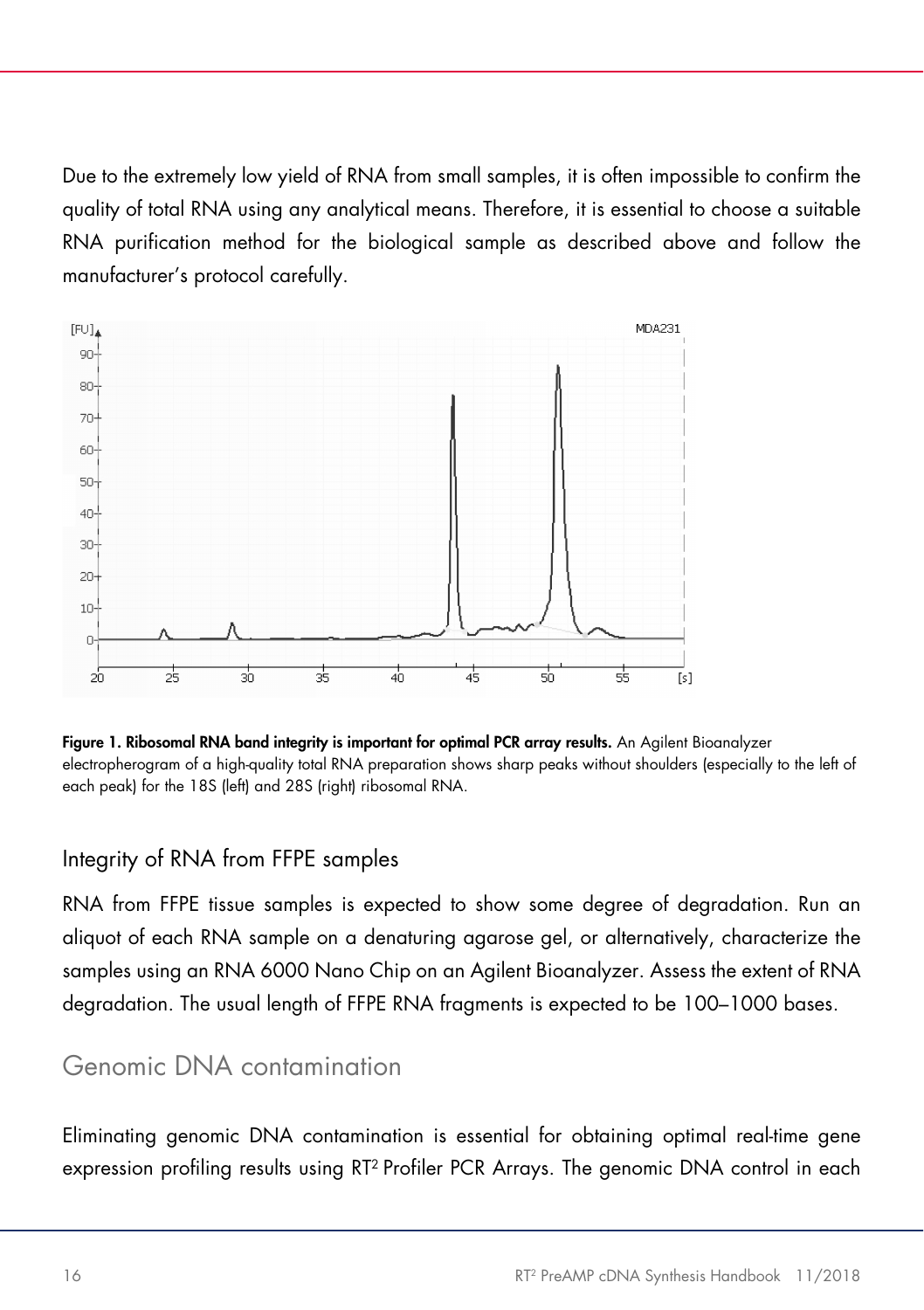RT2 Profiler PCR Array specifically tests for genomic DNA contamination in each sample during each run. A genomic DNA control threshold cycle value of less than 30 after preamplification indicates the presence of a detectable amount of genomic DNA contamination that should be addressed.

To remove any residual contamination from your RNA samples, we recommend RNA purification using the RNeasy Mini Kit, including the optional on-column DNase digestion step or using the RNeasy FFPE Kit.

### <span id="page-16-0"></span>Starting RNA amounts

Quantifying total RNA from very small samples using UV spectrophotometry is often impossible. Instead, estimate the total RNA amount by assuming that each eukaryotic cell contains an average of ~10 pg of total RNA or less. Note that the yield of RNA varies widely from cell type to cell type.

The RT2 PreAMP cDNA Synthesis Kit and RT2 PreAMP Pathway Primer Mix generate sufficient template for gene expression analysis using RT2 Profiler PCR Arrays with as little as 1–100 ng total RNA (from fresh/frozen samples) or 100 ng–1 µg total RNA (from FFPE samples) input into each first-strand cDNA synthesis reaction prior to preamplification. Each cDNA synthesis reaction allows the user to perform as many as 4 preamplification reactions and 4 RT2 Profiler PCR Array analyses. However, the optimal amount of starting material depends on the relative abundance of the transcripts of interest. Lower abundance transcripts require more RNA; higher abundance transcripts require less RNA. Greater amounts of input total RNA yield a greater number of positive calls; that is, genes expressed in the linear dynamic range of the method. Lower amounts of input total RNA yield a smaller number of positive calls and increase false negative calls.

The RT2 PreAMP cDNA Synthesis Kit and RT2 PreAMP Pathway Primer Mix maximize the number of positive calls at low amounts of total RNA. For successful results and maximum positive call rates, we recommend that first-time users start by using 10–50 ng total RNA from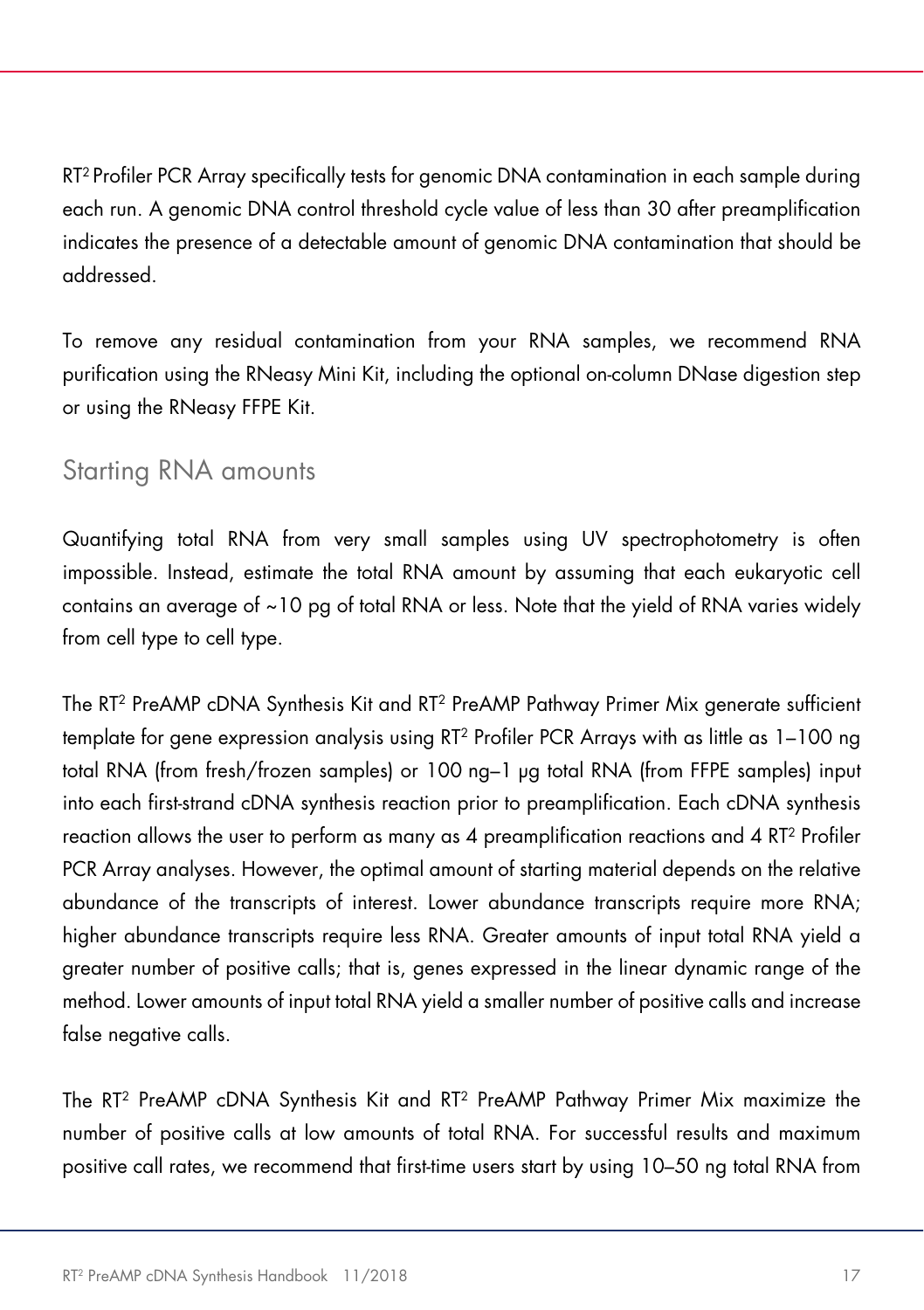<span id="page-17-1"></span>fresh/frozen samples or 500 ng–1 µg total RNA from FFPE samples. It is also important to use a consistent amount of total RNA for all samples to be characterized and compared in a single experiment.

# <span id="page-17-0"></span>Protocol: First-Strand cDNA Synthesis

### Important points before starting

- RNA samples are very sensitive to RNase digestion; therefore, wear gloves and maintain an RNase-free work area while performing this protocol.
- The RT<sup>2</sup> PreAMP cDNA Synthesis Kit is not compatible with the chemicals in DNA-free™ kits from Ambion. If your RNA sample has been treated with DNA-free reagents, contact QIAGEN Technical Services.

### Procedure

1. Prepare the genomic DNA elimination mix for each RNA sample in a sterile PCR tube according to [Table 1.](#page-17-2) Mix gently by pipetting up and down and then centrifuge briefly.

| Component           | Amount for 1 sample<br>(RNA from fresh/frozen sample) | Amount for 1 sample<br>(RNA from FFPE sample) |
|---------------------|-------------------------------------------------------|-----------------------------------------------|
| <b>RNA</b>          | $1$ ng $-100$ ng                                      | $100$ ng-1 $\mu$ g                            |
| Buffer GE           | $2 \mu$                                               | $2 \mu$                                       |
| RNase-free water    | Variable                                              | Variable                                      |
| <b>Total volume</b> | $10 \mu$                                              | $10 \mu$                                      |

<span id="page-17-2"></span>

|  |  | Table 1. Genomic DNA elimination mix |  |
|--|--|--------------------------------------|--|
|  |  |                                      |  |

- 2. Incubate the genomic DNA elimination mix at 42°C for 5 minutes, then place immediately on ice for at least 1 minutes.
- 3. Prepare the reverse-transcription mix according to [Table 2.](#page-18-0) For multiple reactions, scale up the volumes shown in [Table 2](#page-18-0) accordingly.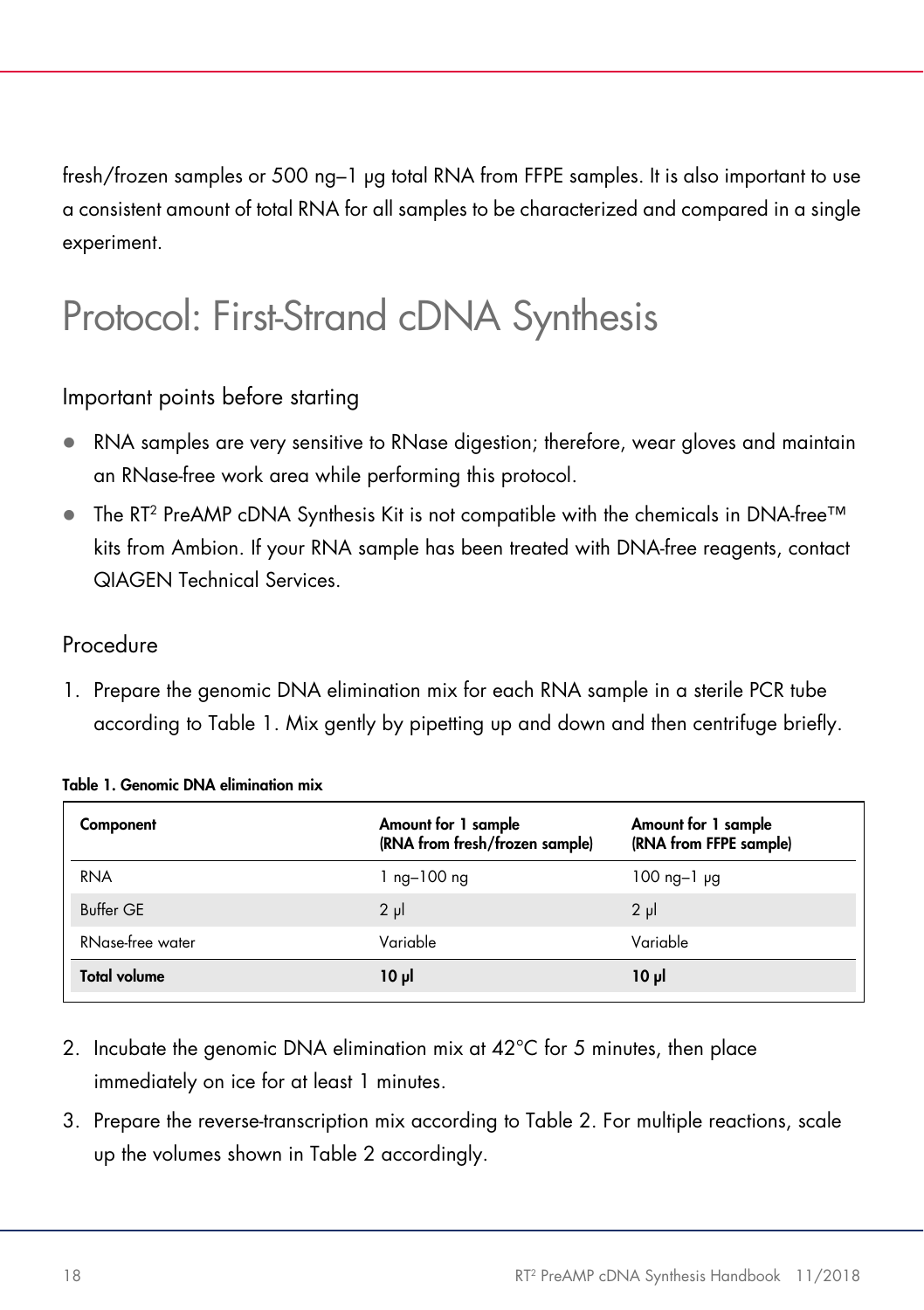<span id="page-18-0"></span>Table 2. Reverse-transcription mix

| Component                 | Volume for 1 reaction |
|---------------------------|-----------------------|
| 5x Buffer BC3             | $4 \mu$               |
| Control P <sub>2</sub>    | $1 \mu$               |
| cDNA Synthesis Enzyme Mix | l µl                  |
| RNase Inhibitor           | $1 \mu$               |
| RNase-free water          | 3 µl                  |
| <b>Total volume</b>       | $10 \mu$              |

- 4. Add 10 µl reverse-transcription mix to each tube containing 10 µl genomic DNA elimination mix. Mix gently by pipetting up and down. Centrifuge briefly to remove any air bubbles and collect all the liquid to the bottom of the tube.
- 5. Incubate at 42°C for exactly 30 minutes. Then immediately stop the reaction by incubating at 95°C for 5 minutes.
- 6. Place the reactions on ice and proceed with the preamplification protocol. If you wish to store the reactions overnight prior to real-time PCR, transfer to a -20°C freezer. Longer storage times are not recommended.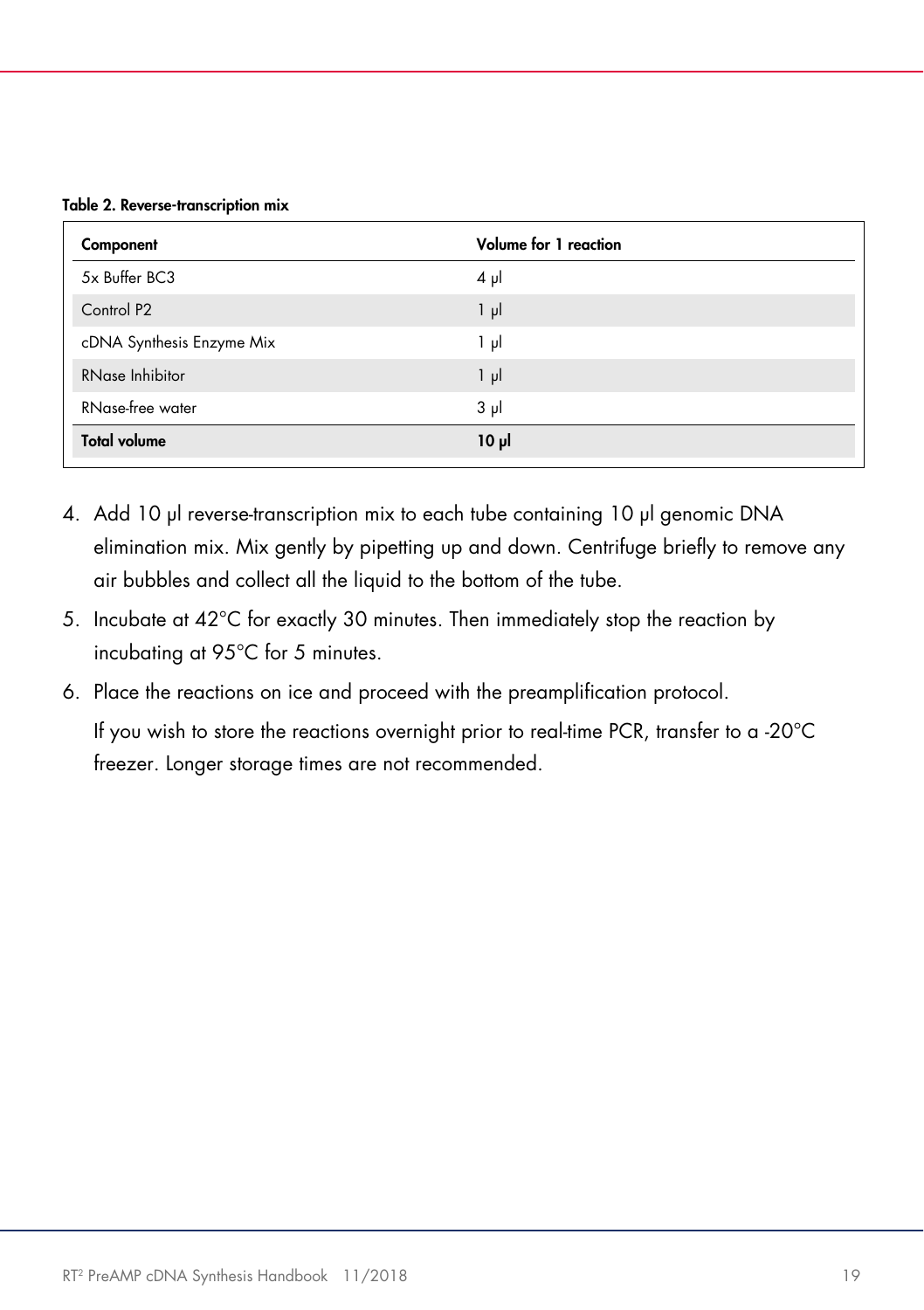# <span id="page-19-1"></span><span id="page-19-0"></span>Protocol: Preamplification of cDNA Target **Templates**

### Important points before starting

 Each RT2 PreAMP Pathway Primer Mix is specific for a particular pathway or disease RT2 Profiler PCR Array. Check the label to verify that the correct pathway-specific RT2 PreAMP Pathway Primer Mix is used for the RT2 Profiler PCR Array. Verify that the lot number of the RT2 PreAMP Pathway Primer Mix is compatible with that of the RT2 Profiler PCR Array to be used. If the RT2 PreAMP Pathway Primer Mix and the RT2 Profiler PCR Array have been purchased at different times, check with QIAGEN Technical Services to ensure their compatibility.

### Procedure

- 1. Thaw the RT2 PreAMP PCR Mastermix and RT2 PreAMP Pathway Primer Mix at room temperature. If precipitates are visible, warm the reagents at 42°C for 1 minute and vortex briefly to dissolve. Repeat if necessary.
- 2. Prepare the preamplification mix according to [Table 3.](#page-19-2) For multiple reactions, scale up the volumes shown in [Table 3](#page-19-2) accordingly.

| Component                                 | Amount for 1 sample |
|-------------------------------------------|---------------------|
| RT <sup>2</sup> PreAMP PCR Mastermix      | $12.5$ pl           |
| RT <sup>2</sup> PreAMP Pathway Primer Mix | $7.5$ pl            |
| <b>Total volume</b>                       | $20 \mu$            |

#### <span id="page-19-2"></span>Table 3. Preamplification mix

3. Pipet 5 µl first-strand cDNA synthesis reaction (from step 6, page 21) into a 0.2-ml PCR tube, then add 20 ul preamplification mix.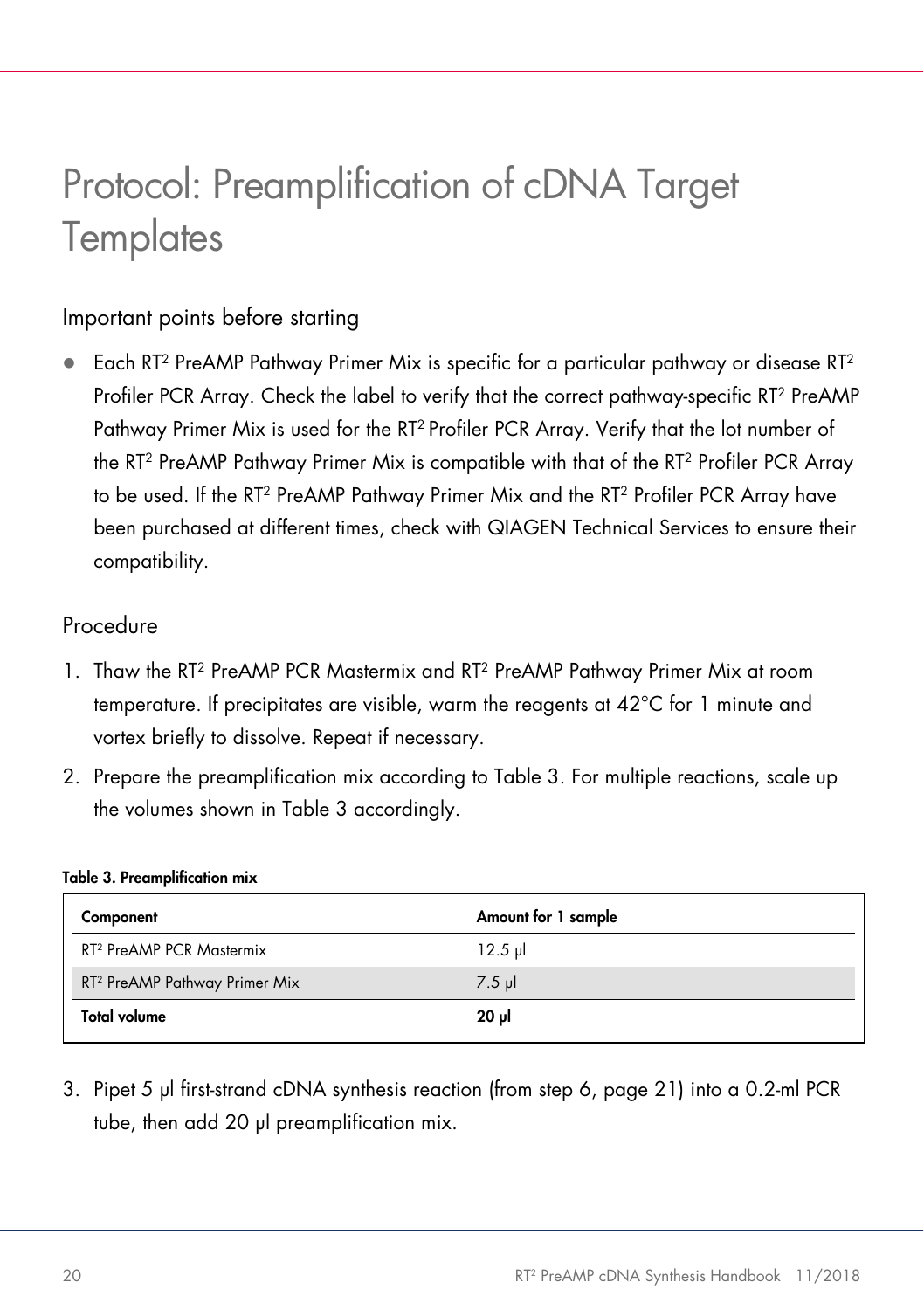- 4. Mix gently by pipetting up and down. Spin briefly to remove any air bubbles and collect all the liquid to the bottom of the tube.
- 5. Program the real-time cycler according to [Table 4](#page-20-0) or [Table 5.](#page-20-1) Place the tubes in the real-time cycler and start the program.

| Cycles | <b>Duration</b> | Temperature    | <b>Comments</b>                                                   |
|--------|-----------------|----------------|-------------------------------------------------------------------|
|        | $10$ min        | 95 $°C$        | HotStart DNA Taq Polymerase is activated<br>by this heating step. |
| 12     | 15 <sub>s</sub> | $95^{\circ}$ C |                                                                   |
|        | $2 \text{ min}$ | $60^{\circ}$ C |                                                                   |
| Hold   |                 | $4^{\circ}$ C  |                                                                   |

<span id="page-20-0"></span>Table 4. Cycling conditions for preamplification of cDNA from fresh/frozen samples

<span id="page-20-1"></span>Table 5. Cycling conditions for preamplification of cDNA from FFPE samples

| Cycles | <b>Duration</b> | Temperature    | <b>Comments</b>                                                   |
|--------|-----------------|----------------|-------------------------------------------------------------------|
|        | $10$ min        | 95 $°C$        | HotStart DNA Tag Polymerase is activated<br>by this heating step. |
| 8      | 15 <sub>s</sub> | $95^{\circ}$ C |                                                                   |
|        | $2 \text{ min}$ | $60^{\circ}$ C |                                                                   |
| Hold   |                 | $4^{\circ}$ C  |                                                                   |

- 6. When cycling is finished, take the tubes from the real-time cycler and place on ice.
- 7. Add 2 µl Side Reaction Reducer to each preamplified reaction. Mix gently by pipetting up and down. Spin the tubes briefly to remove any air bubbles and collect all the liquid at the bottom of the tube.
- 8. Incubate at 37°C for 15 minutes followed by heat inactivation at 95°C for 5 minutes.
- 9. Immediately add 84 µl nuclease-free water. Mix well.
- 10. Place on ice prior to real-time PCR, or store overnight at  $-20^{\circ}$ C.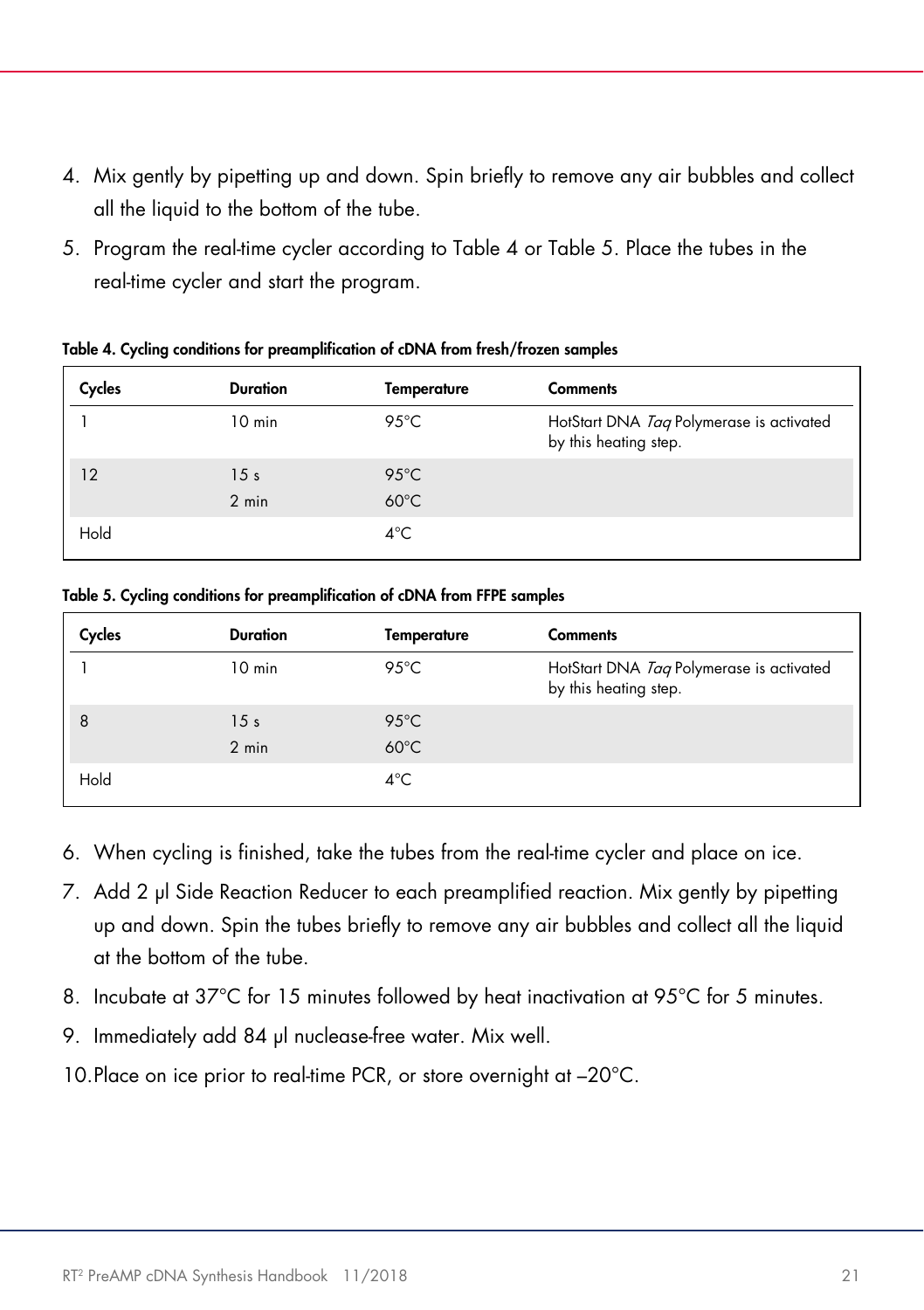# <span id="page-21-1"></span><span id="page-21-0"></span>Protocol: Real-Time PCR Using RT2 Profiler PCR Arrays

### Important points before starting

- Ensure that the RT2 SYBR Green Mastermix and the RT2 Profiler PCR Array format are suitable for your real-time cycler. An incorrect RT2 Profiler PCR Array format will not fit the real-time cycler properly and may damage the real-time cycler. For more details, see the RT2 Profiler PCR Array Handbook.
- For accuracy and precision, ensure that micropipettors are calibrated before beginning the protocol. Be sure not to introduce bubbles into the wells of the RT2 Profiler PCR Array when pipetting.

### Procedure

1. Briefly centrifuge the RT<sup>2</sup> SYBR Green Mastermix (10–15 s) to bring the contents to the bottom of the tube.

Note: As the RT<sup>2</sup> SYBR Green Mastermix contains HotStart DNA Tag Polymerase that is active only after heat activation, reactions can be prepared at room temperature (15–  $25^{\circ}$ C).

2. Prepare the PCR components mix in a 5 ml tube or in a loading reservoir depending on the RT2 Profiler PCR Array format, as described in [Table 6.](#page-22-0)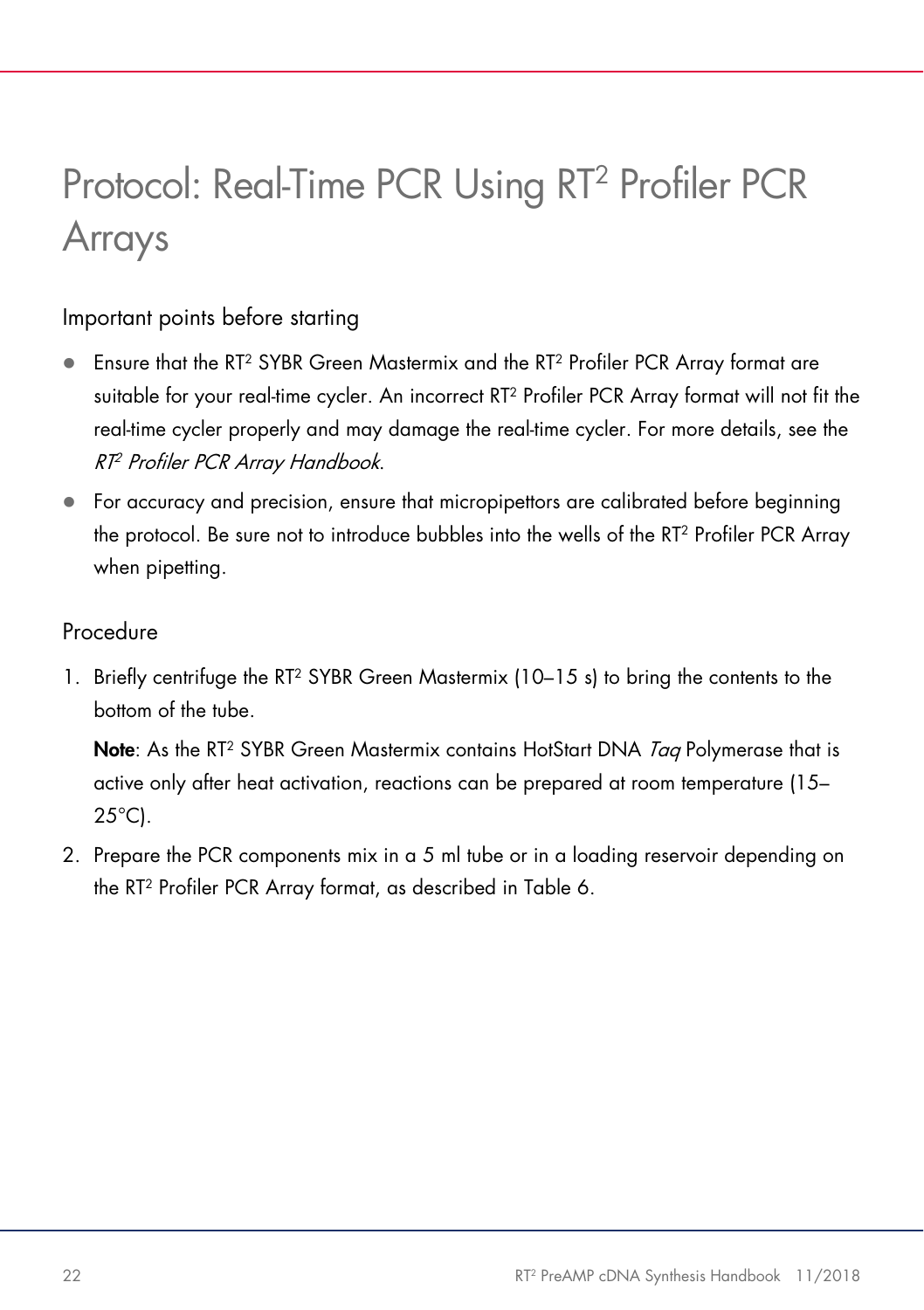#### <span id="page-22-0"></span>Table 6. PCR components mix

| Array format                                               | 96-well<br>A, C, D, F | <b>384-well</b><br>E, G | Rotor-Disc <sup>®</sup> 100 R |
|------------------------------------------------------------|-----------------------|-------------------------|-------------------------------|
| 2x RT <sup>2</sup> SYBR Green Mastermix                    | 1275 µl               | 550 µl                  | 1150 µl                       |
| Preamplification reaction<br>(from step $10$ , page $21$ ) | $102$ pl              | $102$ pl                | $102$ pl                      |
| RNase-free water                                           | $1173 \mu$            | 448 µl                  | $1048$ pl                     |
| <b>Total volume</b>                                        | 2550 µl               | $1100 \mu$              | $2300$ $\mu$                  |

Note: This provides an excess volume of ~140-300 µl to allow for pipetting errors. Perform pipetting steps as precisely as possible to ensure that each well receives the required volume.

3. Continue from the corresponding step 3 onwards of the "Real-Time PCR for RT2 Profiler PCR Arrays" Protocol in the RT<sup>2</sup> Profiler PCR Array Handbook.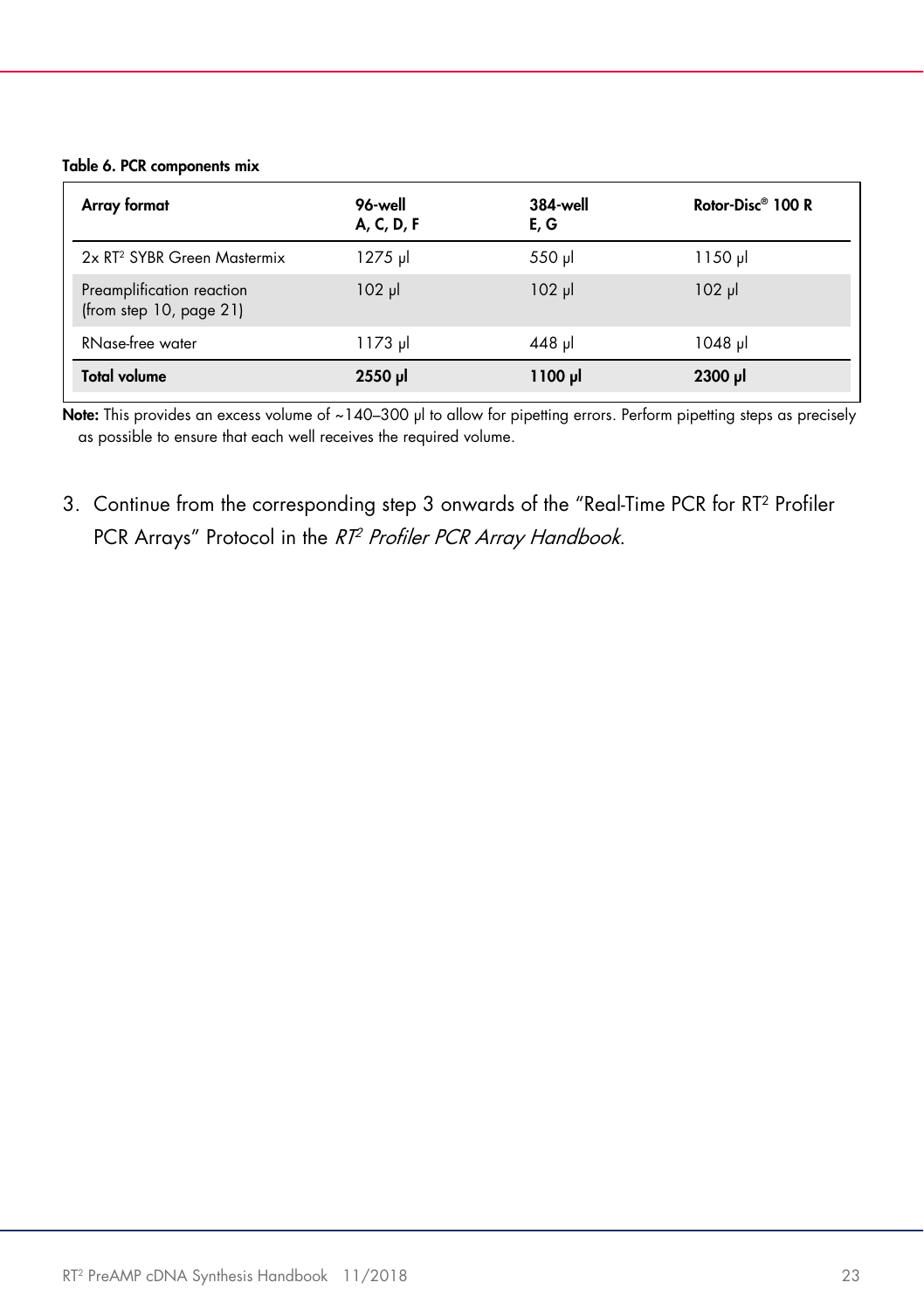# <span id="page-23-0"></span>Troubleshooting Guide

This troubleshooting guide may be helpful in solving any problems that may arise. For more information, see also the Frequently Asked Questions page at our Technical Support Center: [www.qiagen.com/us/shop/pcr/real-time-pcr-enzymes-and-kits/two-step-qrt-pcr/rt2](http://www.qiagen.com/us/shop/pcr/real-time-pcr-enzymes-and-kits/two-step-qrt-pcr/rt2-preamp-cdna-synthesis-kit/#resources) [preamp-cdna-synthesis-kit/#resources](http://www.qiagen.com/us/shop/pcr/real-time-pcr-enzymes-and-kits/two-step-qrt-pcr/rt2-preamp-cdna-synthesis-kit/#resources). The scientists in QIAGEN Technical Services are always happy to answer any questions you may have about either the information and protocols in this handbook or sample and assay technologies (for contact information, see back cover or visit [www.qiagen.com](https://www.qiagen.com/ph/)).

|    |                                                                 | <b>Comments and suggestions</b>                                                                                                                                                                                                                                                                                                                                                                                                       |  |  |
|----|-----------------------------------------------------------------|---------------------------------------------------------------------------------------------------------------------------------------------------------------------------------------------------------------------------------------------------------------------------------------------------------------------------------------------------------------------------------------------------------------------------------------|--|--|
|    | High $CT$ values for several genes including housekeeping genes |                                                                                                                                                                                                                                                                                                                                                                                                                                       |  |  |
| a) | RNA input was less than<br>recommended lower limit<br>of 1 ng   | Increase amount of input RNA.                                                                                                                                                                                                                                                                                                                                                                                                         |  |  |
| b) | Poor quality RNA                                                | Check the concentration and quality of RNA samples as described in<br>"Important Notes" (page 13).                                                                                                                                                                                                                                                                                                                                    |  |  |
|    | <b>Genomic DNA contamination</b>                                |                                                                                                                                                                                                                                                                                                                                                                                                                                       |  |  |
| a) | DNase treatment not<br>performed                                | Perform DNase treatment during RNA purification. If purifying RNA using the<br>RNeasy Mini Kit, perform the DNase treatment step. If genomic DNA<br>contamination is difficult to remove, fold-changes in gene expression may still<br>be obtained. However, it will then be very important to validate any results<br>for individual genes by a separate more rigorous real-time PCR analysis that<br>includes a "minus RT" control. |  |  |
| b) | DNA contamination of<br>reagents or labware                     | Follow the guidelines for preparing a workspace free of DNA contamination<br>described in "Important Notes" (page 13).                                                                                                                                                                                                                                                                                                                |  |  |
|    | Poor reverse transcription efficiency                           |                                                                                                                                                                                                                                                                                                                                                                                                                                       |  |  |

Poor quality RNA If possible, recheck the  $A_{260}$ : $A_{280}$  and  $A_{260}$ : $A_{230}$  ratios of RNA samples in

RNase-free Tris pH 8.0 buffer. If necessary, repurify RNA samples with a spin-column based clean up method, such as the RNeasy Mini Kit.

#### 24 RT2 PreAMP cDNA Synthesis Handbook 11/2018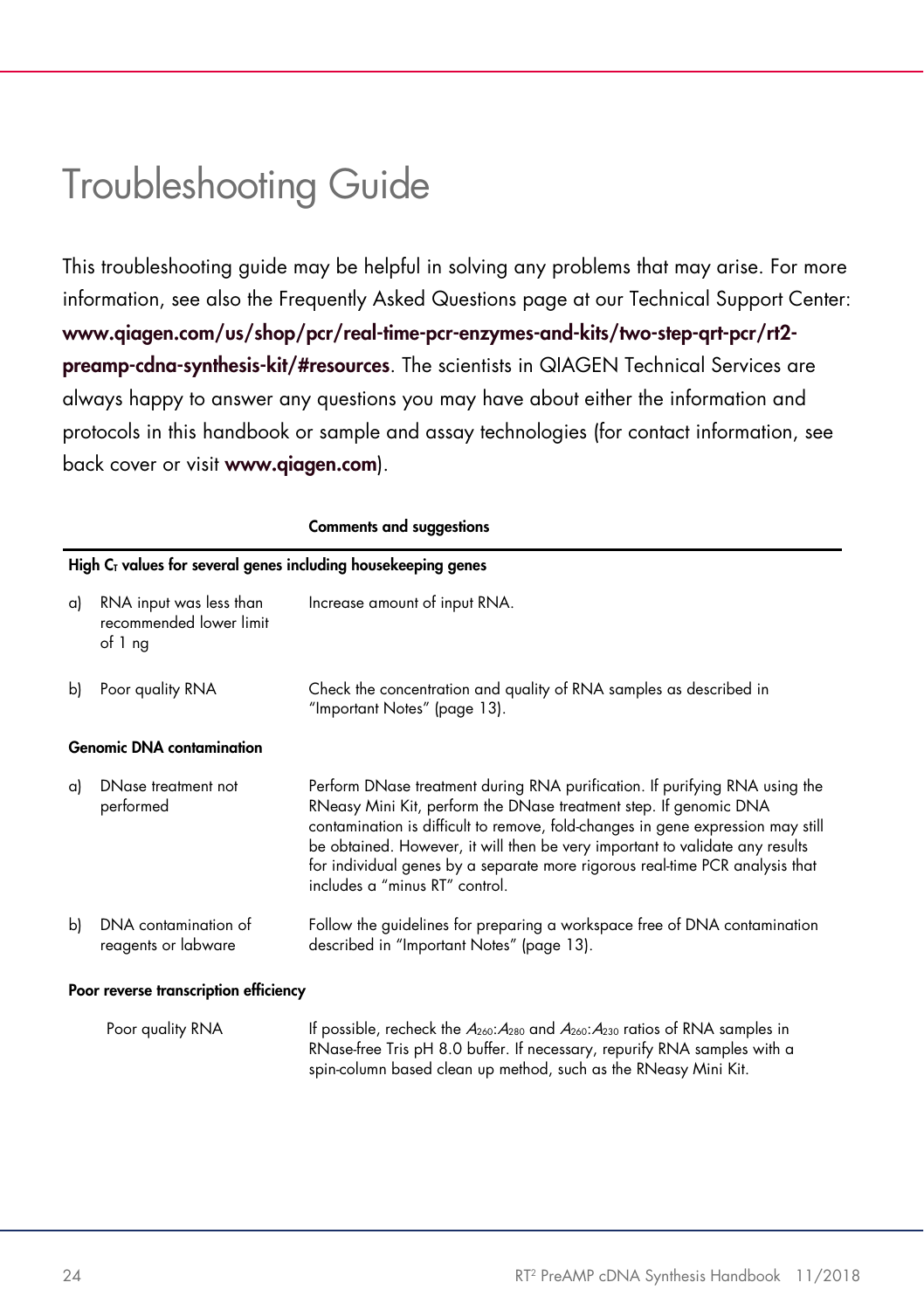#### Comments and suggestions

### Poor PCR amplification efficiency

| a) | Sensitivity of real-time<br>cycler | Different real-time cyclers have different levels of sensitivity. If an average<br>$C_1^{PPC}$ value of 20 $\pm$ 2 is difficult to obtain for your cycler, the observed<br>average C <sub>T</sub> <sup>PPC</sup> value should be acceptable as long as it does not vary by more<br>than 2 cycles between PCR arrays being compared. |
|----|------------------------------------|-------------------------------------------------------------------------------------------------------------------------------------------------------------------------------------------------------------------------------------------------------------------------------------------------------------------------------------|
| b) | Incorrect cycling<br>parameters    | Ensure that the initial heat activation step at 95°C was lengthened to<br>10 minutes from the shorter time in the default program. Ensure that all other<br>cycle parameters were correctly entered according to the recommendations in<br>the RT <sup>2</sup> Profiler PCR Array Handbook.                                         |
|    | Poor quality RNA                   | If possible, recheck the $A_{260}$ : $A_{280}$ and $A_{260}$ : $A_{230}$ ratios of RNA samples in<br>RNase-free Tris pH 8.0 buffer. If necessary, repurify RNA samples with a spin-<br>column based clean up method, such as the RNeasy Mini Kit.                                                                                   |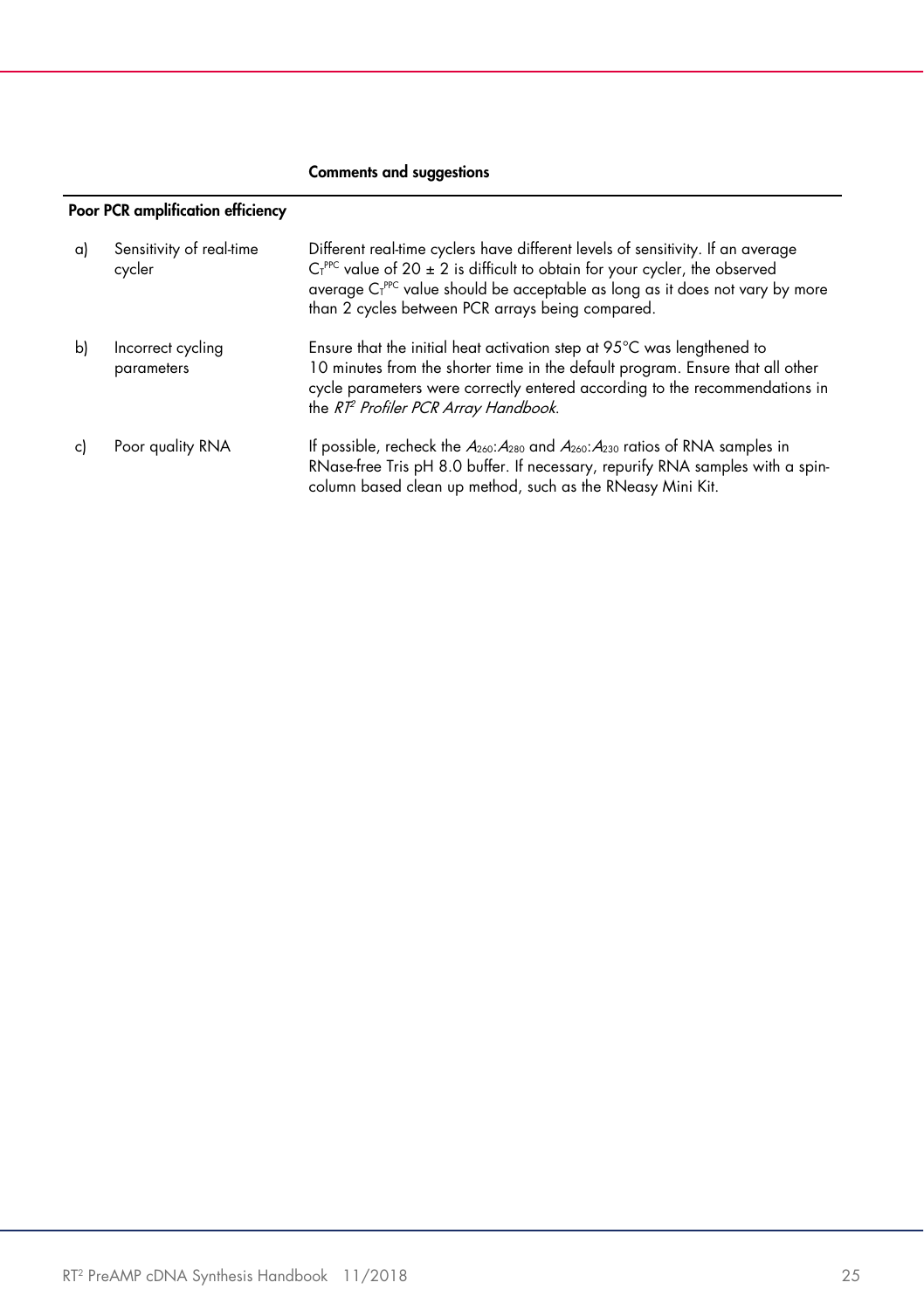# <span id="page-25-0"></span>Appendix A: Data Analysis

Please refer to the "Real-Time PCR for RT<sup>2</sup> Profiler PCR Arrays" Protocol in the RT<sup>2</sup> Profiler PCR Array Handbook for detailed information on data analysis. Experimental  $C<sub>I</sub>$  values for all wells can be exported to a blank Excel® spreadsheet. Data analysis can then be conducted at QIAGEN'S GeneGlobe Data Analysis Center using a software-based tool or with a spreadsheet-based tool that can be downloaded from a QIAGEN website.

Note: The GeneGlobe Data Analysis Center is a web resource for the analysis of real-time PCR or NGS data ([www.qiagen.com/us/shop/genes-and-pathways/data-analysis-center](http://www.qiagen.com/us/shop/genes-and-pathways/data-analysis-center-overview-page/?akamai-feo=off)[overview-page/?akamai-feo=off](http://www.qiagen.com/us/shop/genes-and-pathways/data-analysis-center-overview-page/?akamai-feo=off)). To access the center, new users can register online. Once on the site, the data analysis software can be found under "Analysis." The RT2 Profiler PCR Array Data Analysis spreadsheet can be found under "Product Resources/Performance Data" at [www.qiagen.com/us/shop/pcr/primer-sets/rt2-profiler-pcr-arrays/#resources](https://www.qiagen.com/us/shop/pcr/primer-sets/rt2-profiler-pcr-arrays/#resources).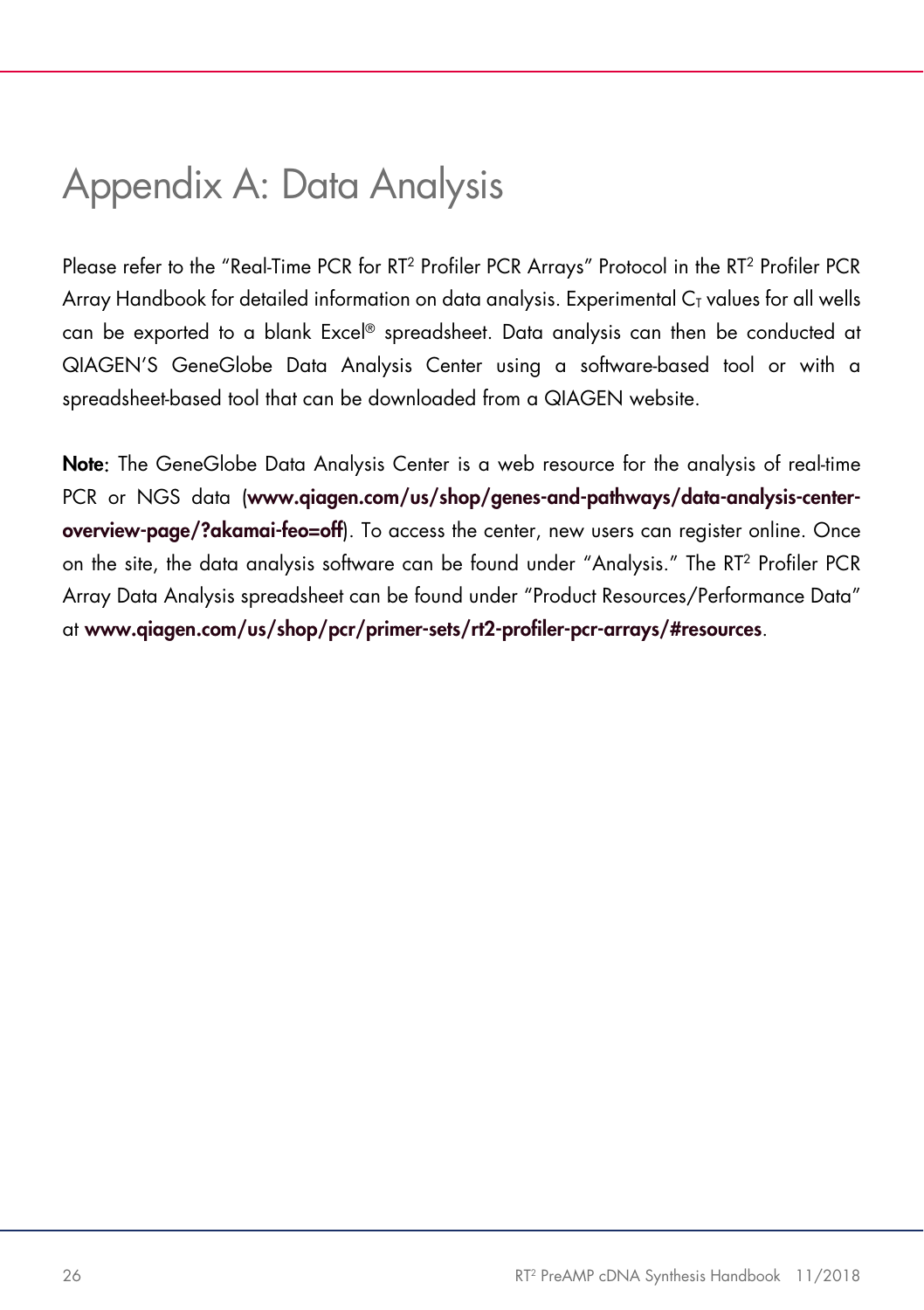# <span id="page-26-0"></span>Appendix B: Preamplification Prior to Real-Time PCR Using RT<sup>2</sup> qPCR Primer Assays

This protocol is for preamplification and real-time PCR when using RT2 qPCR Primer Assays for low-throughput gene expression analysis of up to 10 genes instead of high-throughput RT<sup>2</sup> Profiler PCR Arrays. In this protocol, RT<sup>2</sup> qPCR Primer Assays are used for preamplification instead of an RT2 PreAMP Pathway Primer Mix.

### Procedure

- 1. Perform cDNA synthesis as described in the protocol on page 18-19.
- 2. Dilute RT<sup>2</sup> qPCR Primer Assay(s) for up to 10 genes of interest as described in [Table 7.](#page-26-1)

| Number of genes for<br>expression analysis | $RT2$ qPCR Primer Assay (10 $\mu$ M)   | Nuclease-free water |
|--------------------------------------------|----------------------------------------|---------------------|
| 1 gene                                     | $\log$ assay x 40 µ = 40 µ             | 960 µl              |
| 2 genes                                    | 2 assays $\times$ 40 µ each = 80 µ     | 920 µl              |
| 3 genes                                    | 3 assays $\times$ 40 µ each = 120 µ    | lu 088              |
| 4 genes                                    | 4 assays $\times$ 40 µ each = 160 µ    | $840$ pl            |
| 5 genes                                    | 5 assays $\times$ 40 µ each = 200 µ    | $1u$ 008            |
| 6 genes                                    | 6 assays $\times$ 40 µ each = 240 µ    | 760 µl              |
| 7 genes                                    | 7 assays $\times$ 40 µ each = 280 µ    | 720 µl              |
| 8 genes                                    | 8 assays $\times$ 40 µ each = 320 µ    | $680$ pl            |
| 9 genes                                    | 9 assays $\times$ 40 µ each = 360 µ    | 640 µl              |
| 10 genes                                   | 10 assays $\times$ 40 µl each = 400 µl | $600$ $\mu$         |

#### <span id="page-26-1"></span>Table 7. RT<sup>2</sup> qPCR Primer Assay mix

3. Thaw the RT2 PreAMP PCR Mastermix at room temperature. If precipitates are visible, warm the reagents at 42°C for 1 minute and vortex briefly to dissolve. Repeat if necessary.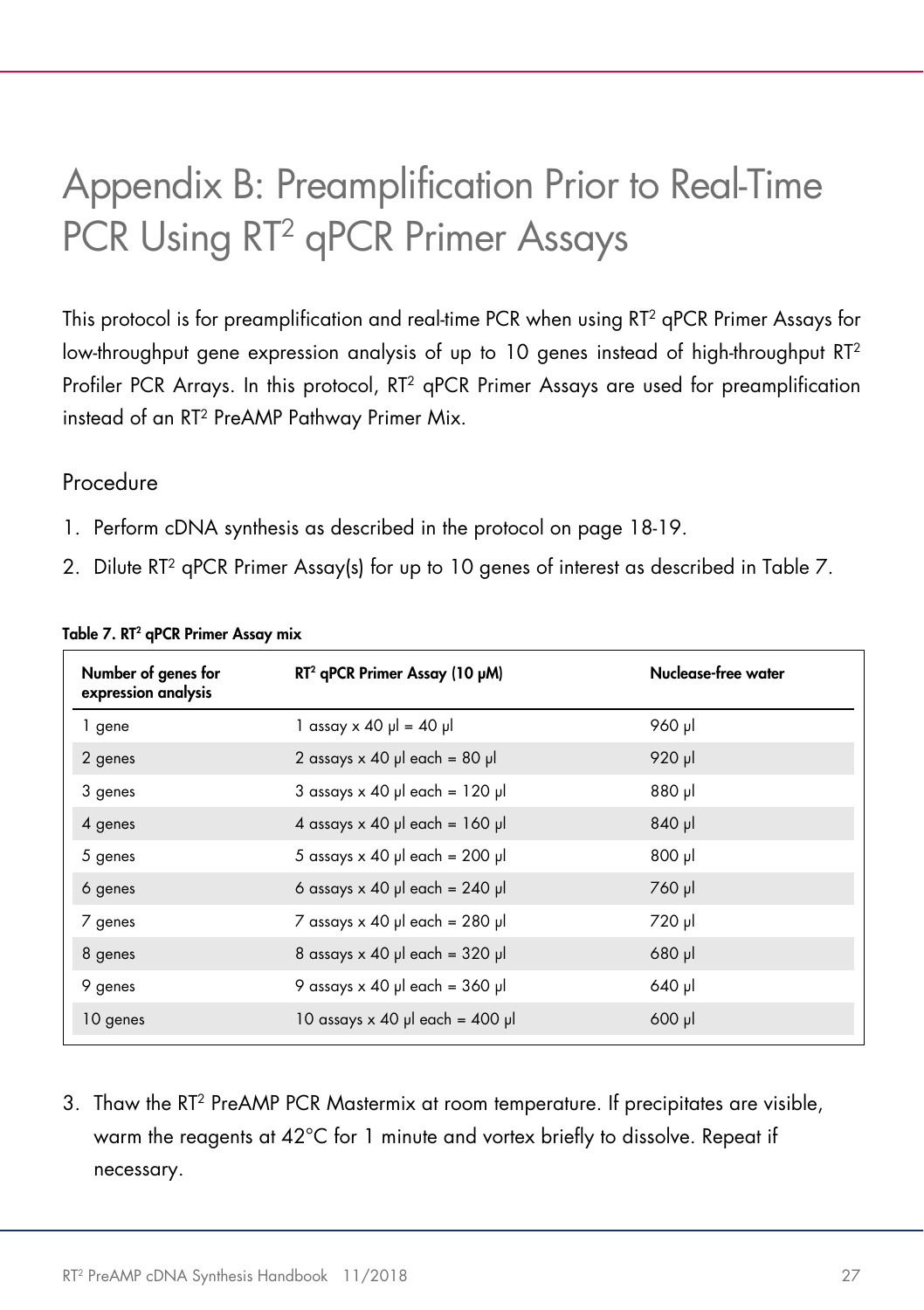4. Prepare preamplification mix according to [Table 8.](#page-27-0)

For multiple reactions, scale up the volumes shown in [Table 8](#page-27-0) accordingly.

| Component                             | Amount for 1 sample |  |
|---------------------------------------|---------------------|--|
| RT <sup>2</sup> PreAMP PCR Mastermix  | $12.5$ pl           |  |
| RT <sup>2</sup> qPCR Primer Assay mix | $7.5$ pl            |  |
| <b>Total volume</b>                   | 20 µl               |  |

<span id="page-27-0"></span>Table 8. Preamplification mix

- 5. Pipet 5 µl single-strand cDNA synthesis reaction (from step 6, page 19) into a 0.2 ml PCR tube. Then add 20 µl preamplification mix.
- 6. Mix gently by pipetting up and down. Spin briefly to remove any air bubbles and collect all the liquid to the bottom of the tube.
- 7. Program the real-time cycler according to [Table 9.](#page-27-1) Place the tubes in the real-time cycler and start the program.

<span id="page-27-1"></span>

|  |  |  |  | Table 9. Cycling conditions for preamplification |
|--|--|--|--|--------------------------------------------------|
|--|--|--|--|--------------------------------------------------|

| Cycles | <b>Duration</b> | Temperature    | <b>Comments</b>                                                   |
|--------|-----------------|----------------|-------------------------------------------------------------------|
|        | $10$ min        | 95 $°C$        | HotStart DNA Tag Polymerase is activated<br>by this heating step. |
| 8      | 15 <sub>s</sub> | $95^{\circ}$ C |                                                                   |
|        | $2 \text{ min}$ | $60^{\circ}$ C |                                                                   |
| Hold   |                 | $4^{\circ}$ C  |                                                                   |

- 8. When cycling is finished, take the tubes from the real-time cycler and place on ice.
- 9. Add 2 µl Side Reaction Reducer to each preamplified reaction. Mix gently by pipetting up and down. Spin the tubes briefly to remove any air bubbles and collect all the liquid at the bottom of the tube.

10.Incubate at 37°C for 15 minute followed by heat inactivation at 95°C for 5 minutes.

11.Immediately add 28 µl nuclease-free water. Mix well.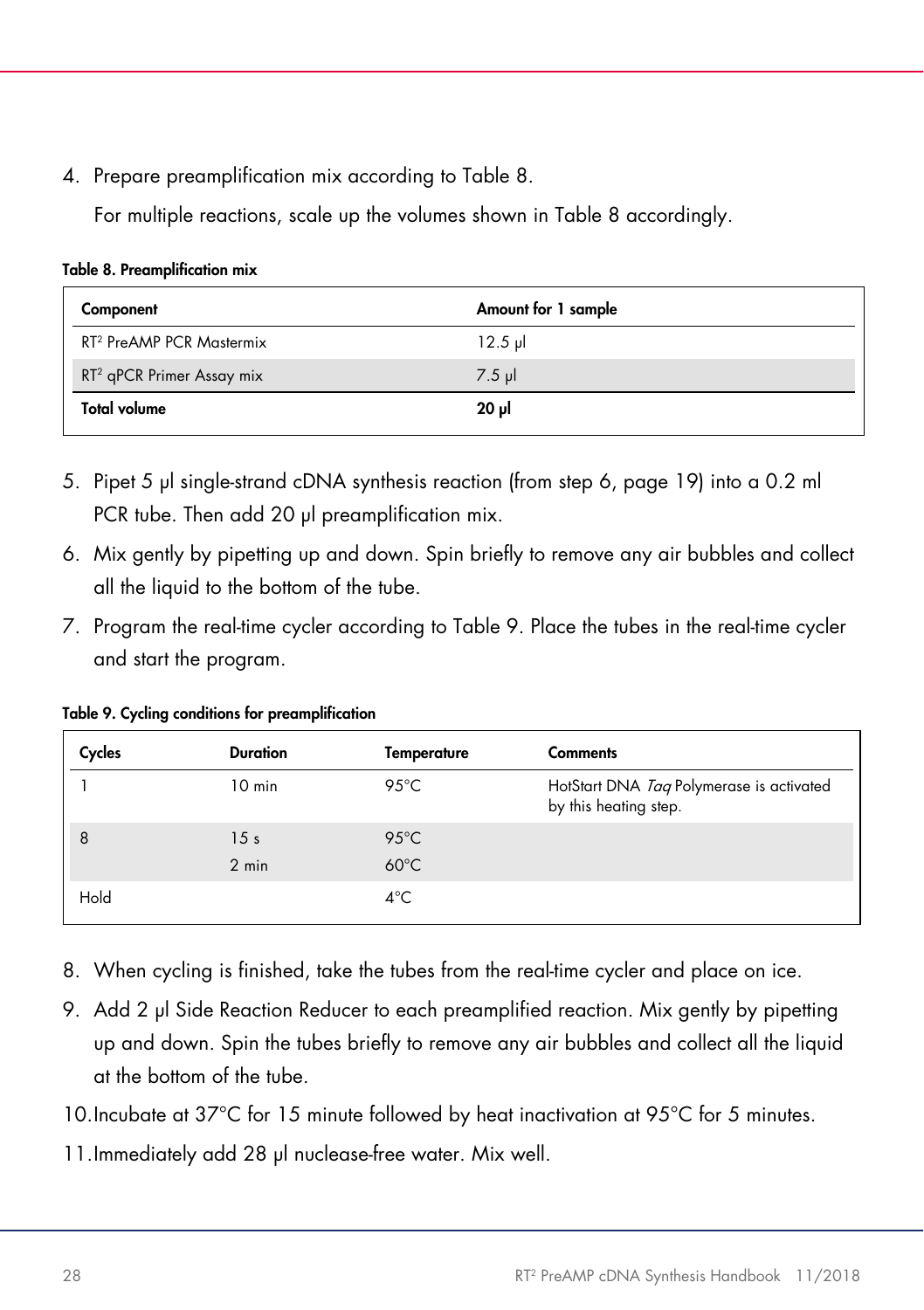- 12. Place on ice prior to real-time PCR, or store overnight at -20°C.
- 13. Perform real-time RT-PCR using RT<sup>2</sup> qPCR Primer Assays as described in the RT<sup>2</sup> qPCR Primer Assay Handbook using 1 µl preamplification reaction as template.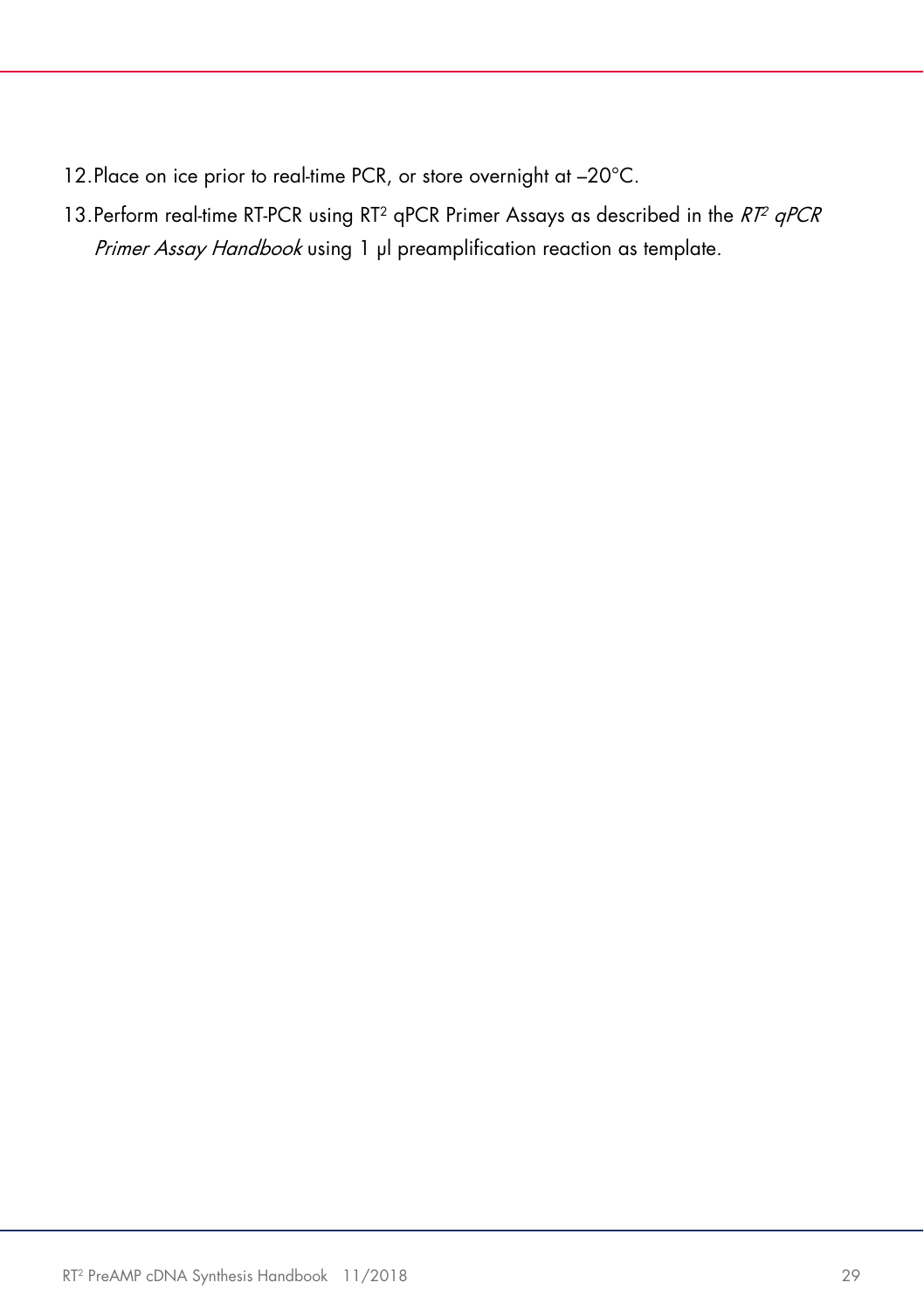# <span id="page-29-0"></span>Appendix C: Bench Protocol for First-Strand cDNA Synthesis, Preamplification, and Real-Time PCR

Note: Before using this bench protocol, you should be completely familiar with the safety information and detailed protocols in this handbook and the  $RT<sup>2</sup>$  Profiler PCR Array Handbook.

Important point before starting

 Ensure that the pathway and lot number of the RT2 PreAMP Pathway Primer Mix are compatible with those of the RT2 Profiler PCR Array.

### Procedure

- 1. Add 2 µl Buffer GE to 8 µl RNA (1-100 ng for RNA from fresh/frozen sample; 100 ng-1 µg for RNA from FFPE sample). Incubate at 42°C for 5 minutes and immediately chill on ice.
- 2. Prepare an RT mix as shown below.

| Component                 | Volume for 1 reaction |
|---------------------------|-----------------------|
| 5x Buffer BC3             | $4 \mu$               |
| Control P <sub>2</sub>    | $1 \mu$               |
| cDNA Synthesis Enzyme Mix | ایر 1                 |
| RNase Inhibitor           | $1 \mu$               |
| RNase-free water          | $3 \mu$               |

- 3. Add 10 µl RT mix to 10 µl Buffer GE–RNA from step 1. Incubate at 42°C for 30 minutes and heat at 95°C for 5 minutes. Place on ice or store at –20°C until use.
- 4. Mix the following components in a PCR tube.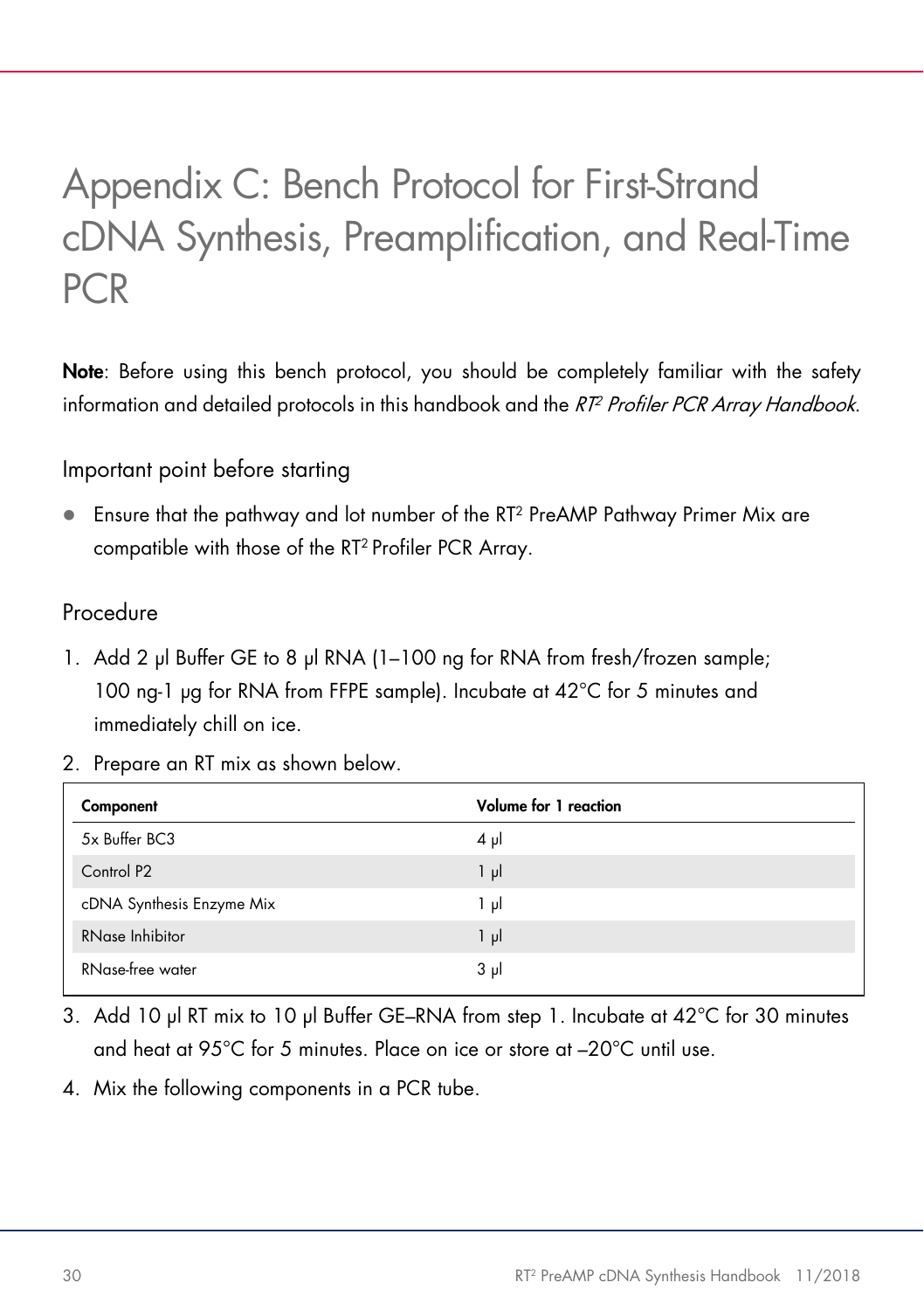| Component                                 | Amount for 1 sample |
|-------------------------------------------|---------------------|
| RT <sup>2</sup> PreAMP PCR Mastermix      | $12.5 \text{ pl}$   |
| RT <sup>2</sup> PreAMP Pathway Primer Mix | $7.5$ pl            |
| cDNA from step C3                         | $5 \text{ ul}$      |

- 5. For cDNA from fresh/frozen samples, cycle in a real-time cycler as follows: 95°C, 10 minutes; 12 cycles of 95°C for 15 seconds, 60°C for 2 minutes; 4°C hold. For cDNA from FFPE samples, cycle in a real-time cycler as follows: 95°C, 10 minutes; 8 cycles of 95°C for 15 sec, 60°C for 2 minutes; 4°C hold.
- 6. Add 2 µl Side Reaction Reducer, incubate at 37°C for 15 minutes followed by heat inactivation at 95°C for 5 minutes.
- 7. Add 84 µl nuclease-free water. Place on ice or store at –20°C until use.
- 8. Prepare the following mix for use with a 96-well RT2 Profiler PCR Array.

| Component                               | Amount for 1 sample |
|-----------------------------------------|---------------------|
| 2x RT <sup>2</sup> SYBR Green Mastermix | 1275 թվ             |
| Preamplification reaction from step C7  | $102$ pl            |
| RNase-free water                        | $1173 \mu$          |

- 9. Add 25 µl of the mix to each well of the PCR array. Cycle as follows: 95°C, 10 minutes; 40 cycles of 95°C for 15 seconds, 60°C for 60 seconds.
- 10.Program the cycler to detect and record the SYBR Green signal during the annealing step of each cycle.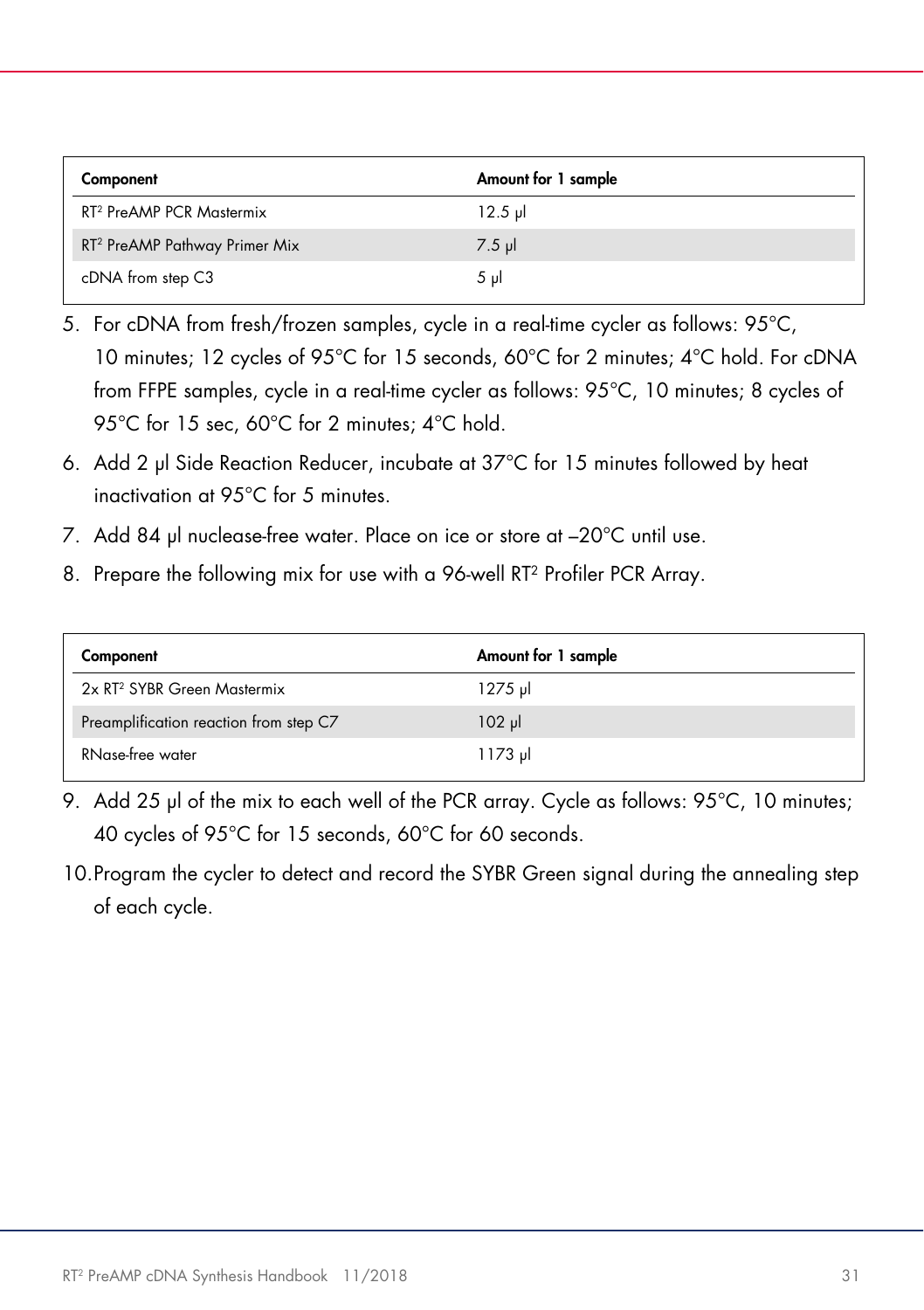# <span id="page-31-0"></span>Ordering Information

| Product                                                 | <b>Contents</b>                                                                                                                                                                                                                                                                                               | Cat. no. |
|---------------------------------------------------------|---------------------------------------------------------------------------------------------------------------------------------------------------------------------------------------------------------------------------------------------------------------------------------------------------------------|----------|
| RT <sup>2</sup> PreAMP cDNA Synthesis Kit<br>(12)       | For $12 \times 20$ µl first strand cDNA<br>synthesis reactions: Buffer GE, 5x<br>Buffer BC3, cDNA Synthesis Enzyme<br>Mix, RNase Inhibitor, Control P2,<br>RNase-Free Water; for 48 x 25 µl<br>preamplification reactions: RT <sup>2</sup> PreAMP<br>PCR Mastermix (600 µl); Side Reaction<br>Reducer (96 µl) | 330451   |
| RT <sup>2</sup> PreAMP Pathway Primer Mix               | For 12 preamplification reactions:<br>90 µl primer mix for a specific $RT^2$<br>Profiler PCR Array                                                                                                                                                                                                            | Varies   |
| RT <sup>2</sup> Profiler PCR Array                      | Arrays of assays for disease, pathway,<br>or functionally related genes; available<br>in 96-well, 384-well, and Rotor-Disc<br>100 format                                                                                                                                                                      | Varies   |
| RT <sup>2</sup> SYBR Green qPCR<br>Mastermix (2)*       | For 2 x 96 assays in 96-well plates;<br>suitable for use with real-time cyclers<br>that do not require a reference dye;<br>$2 \times 1.25$ ml mastermix                                                                                                                                                       | 330500   |
| RT <sup>2</sup> SYBR Green Fluor qPCR<br>Mastermix (2)* | For 2 x 96 assays in 96-well plates;<br>suitable for use with real-time cyclers<br>that use fluorescein reference dye;<br>$2 \times 1.25$ ml mastermix                                                                                                                                                        | 330510   |
| RT <sup>2</sup> SYBR Green ROX qPCR<br>Mastermix (2)*   | For 2 x 96 assays in 96-well plates;<br>suitable for use with real-time cyclers<br>that use ROX reference dye;<br>$2 \times 1.25$ ml mastermix                                                                                                                                                                | 330520   |

<span id="page-31-1"></span>\* Larger kit sizes available; please inquire.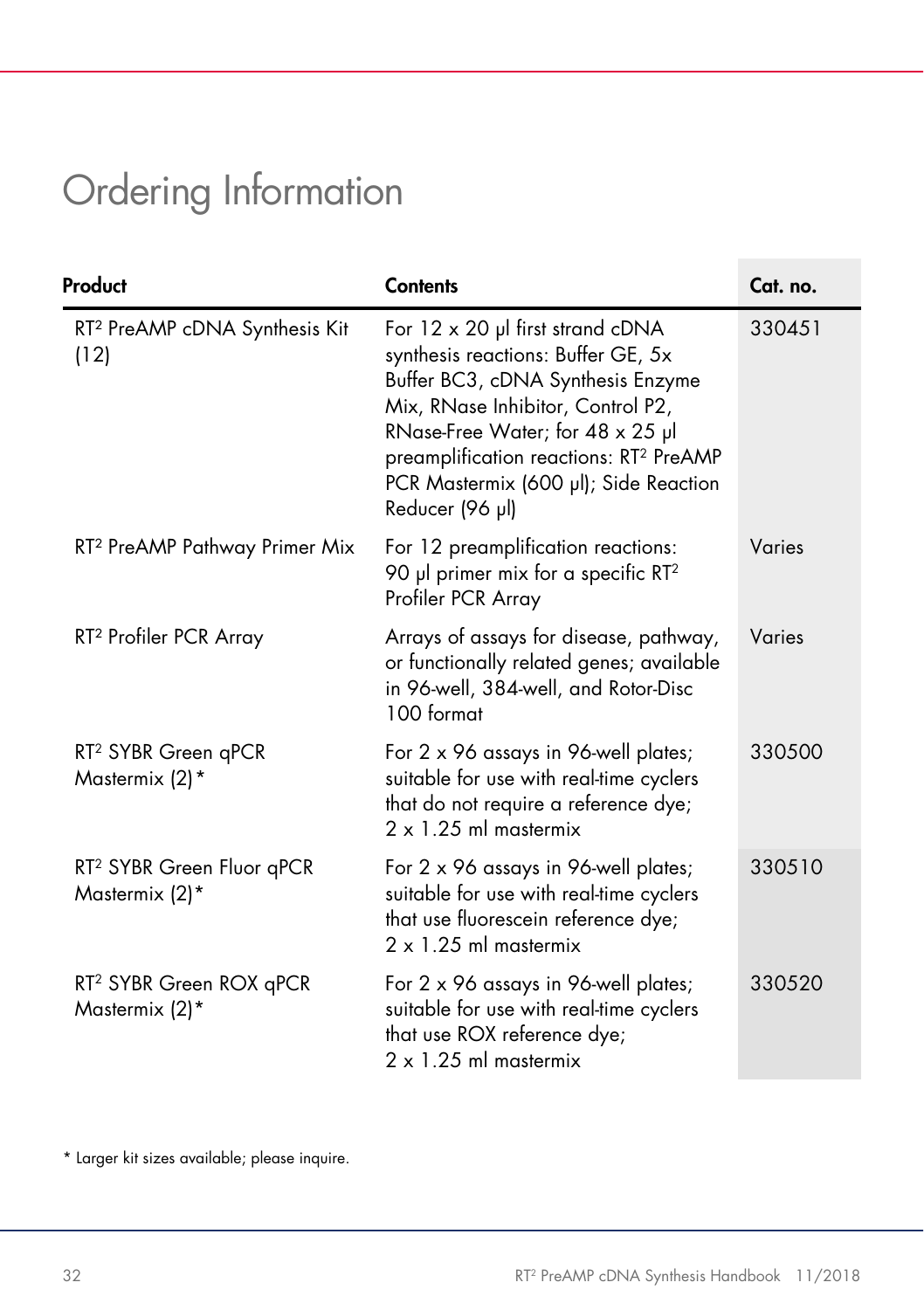| For 2 x 96 assays in 96-well plates;<br>suitable for use with real-time cyclers<br>that use ROX reference dye, including<br>the Rotor-Gene Q and Rotor-Gene<br>6000; 2 x 1.25 ml mastermix                     | 330620 |
|----------------------------------------------------------------------------------------------------------------------------------------------------------------------------------------------------------------|--------|
|                                                                                                                                                                                                                |        |
| 2 tubes each containing 100 µg<br>human RNA at 1 mg/ml                                                                                                                                                         | 338112 |
| 2 tubes each containing 100 µg mouse<br>RNA at 1 mg/ml                                                                                                                                                         | 338114 |
| 2 tubes each containing 100 µg rat<br>RNA at 1 mg/ml                                                                                                                                                           | 338116 |
| 50 RNeasy Mini Spin Columns,<br>Collection Tubes (1.5 ml and 2 ml),<br>RNase-free reagents and buffers                                                                                                         | 74104  |
| 50 RNeasy MinElute Spin Columns,<br>Collection Tubes (1.5 ml and 2 ml),<br>RNase-free DNase I, Carrier RNA,<br>RNase-free reagents and buffers                                                                 | 74004  |
| 50 RNeasy MinElute Spin Columns,<br>Collection Tubes, Proteinase K,<br>RNase-Free DNase I, DNase Booster<br>Buffer, RNase-free buffers, RNase-Free<br>Water                                                    | 73504  |
| 50 PAXgene Spin Columns, 50<br>PAXgene Shredder Spin Columns,<br>Processing Tubes, RNase-Free DNase I,<br>RNase-free reagents and buffers. To be<br>used in conjunction with PAXgene<br><b>Blood RNA Tubes</b> | 762174 |
| 12 x 5 ml capacity, irradiation-<br>sterilized loading reservoirs                                                                                                                                              | 338162 |
|                                                                                                                                                                                                                |        |

\* Larger kit sizes available; please inquire.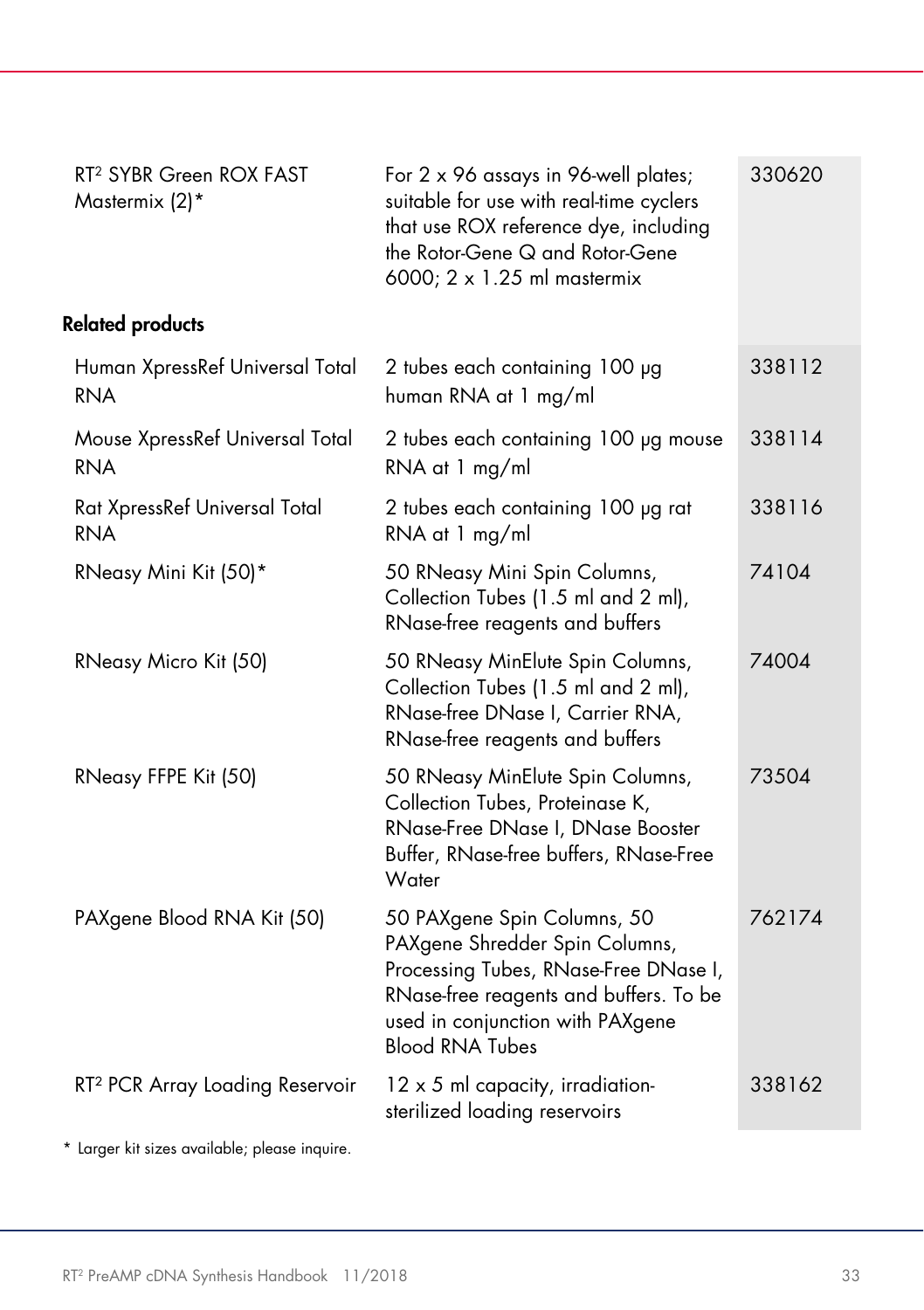For up-to-date licensing information and product-specific disclaimers, see the respective QIAGEN kit handbook or user manual. QIAGEN kit handbooks and user manuals are available at [www.qiagen.com](http://www.qiagen.com/) or can be requested from QIAGEN Technical Services or your local distributor.

| <b>Document Revision History</b> |  |
|----------------------------------|--|
|                                  |  |

R1 03/2011 Updated template. Updated data analysis procedure.

#### Limited License Agreement for RT2 PreAMP cDNA Synthesis Handbook

Use of this product signifies the agreement of any purchaser or user of the RT<sup>2</sup> PreAMP cDNA Synthesis Kit and RT<sup>2</sup> PreAMP Pathway Primer Mix to the following terms:

- The RT<sup>2</sup> PreAMP cDNA Synthesis Kit and RT<sup>2</sup> PreAMP Pathway Primer Mix may be used solely in accordance with the RT<sup>2</sup> PreAMP cDNA Synthesis Handbook and for use with components contained in the kit only. QIAGEN grants no license under any of its intellectual property to use or incorporate the enclosed components of this kit with any components not included within this kit except as described in the RT2 PreAMP cDNA Synthesis Handbook and additional protocols available at [www.qiagen.com](http://www.qiagen.com/).
- 2. Other than expressly stated licenses, QIAGEN makes no warranty that this kit and/or its use(s) do not infringe the rights of third parties.
- 3. This kit and its components are licensed for one-time use and may not be reused, refurbished, or resold.
- 4. QIAGEN specifically disclaims any other licenses, expressed or implied other than those expressly stated.
- 5. The purchaser and user of the kit agree not to take or permit anyone else to take any steps that could lead to or facilitate any acts prohibited above. QIAGEN may enforce the prohibitions of this Limited License Agreement in any Court, and shall recover all its investigative and Court costs, including attorney fees, in any action to enforce this Limited License Agreement or any of its intellectual property rights relating to the kit and/or its components.

For updated license terms, see www.aiagen.com.

Trademarks: QIAGEN®, QIAzol®, RNeasy®, Rotor-Gene®, Rotor-Disc® (QIAGEN Group); Roche®, LightCycler® (Roche Group); Applied Biosystems®, ROX™, StepOnePlus™, ViiA™, Arcturus®, CapSure®, PicoPure® (Applera Corporation or its subsidiaries); Eppendorf®, Mastercycler® (Eppendorf AG); Stratagene®,<br>Mx3005P®, Mx3000P®, Mx4000® (Stratagene); Bio-Rad®, iCycler™, Cmromo4™, Inc.); SYBR® (Molecular Probes, Inc.); FACS® (Becton Dickinson and Company); Agilent® (Agilent Technologies, Inc.); LabChip® (Caliper Technologies Corp.); DNAfree™ (Ambion, Inc.); TRIzol®, RNAzol® (Molecular Research Center, Inc.). Registered names, trademarks, etc. used in this document, even when not specifically marked as such, are not to be considered unprotected by law.

11/2018 HB-0502-002 © 2018 QIAGEN, all rights reserved.